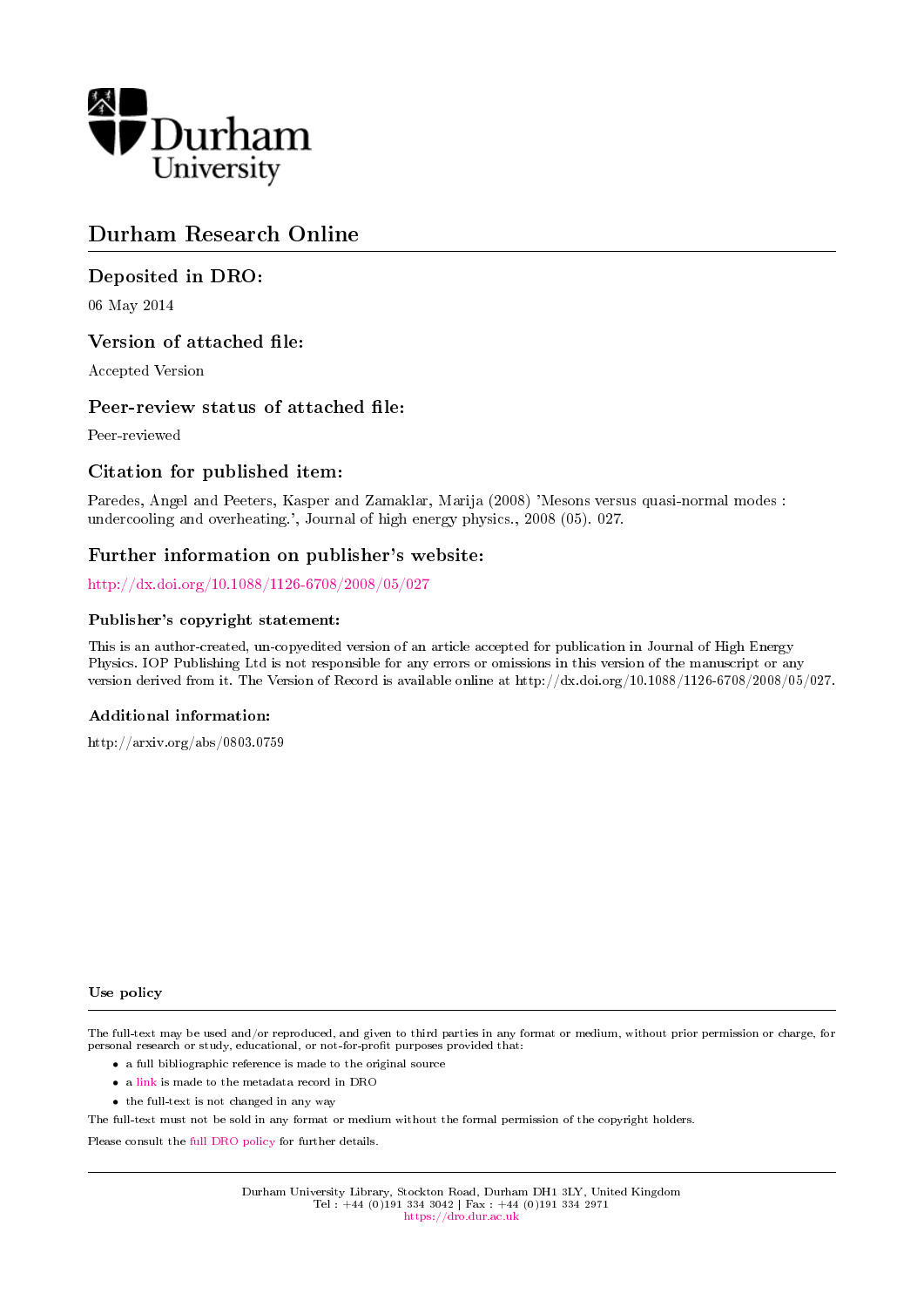# Mesons versus quasi-normal modes: undercooling and overheating

## Angel Paredes<sup>a</sup> Kasper Peeters<sup>a,b</sup> Marija Zamaklar<sup>b</sup>

- <sup>a</sup>Institute for Theoretical Physics, Utrecht University, P.O. Box 80.195, 3508 TD Utrecht, The Netherlands.
- $b$ Department of Mathematical Sciences, Durham University, South Road, Durham DH1 3LE, United Kingdom.

E-mail: [a.paredesgalan@uu.nl](mailto:a.paredesgalan@uu.nl), [kasper.peeters@aei.mpg.de](mailto:kasper.peeters@aei.mpg.de), [marija.zamaklar@durham.ac.uk](mailto:marija.zamaklar@durham.ac.uk)

Abstract: In holographic models of gauge theories with matter, there generically exists a first order phase transition in which mesons dissociate. We perform a careful analysis of the meson and quasi-particle spectra in the overheated resp. undercooled regimes close to the junction of the two phases. We show that all overheated finite meson masses eventually become infinitely degenerate, which implies that any connection to the quasi-particle spectrum is more subtle than previously suggested. For the Sakai-Sugimoto model no smooth connection between these spectra is possible.

KEYWORDS: AdS/CFT, mesons, phase transitions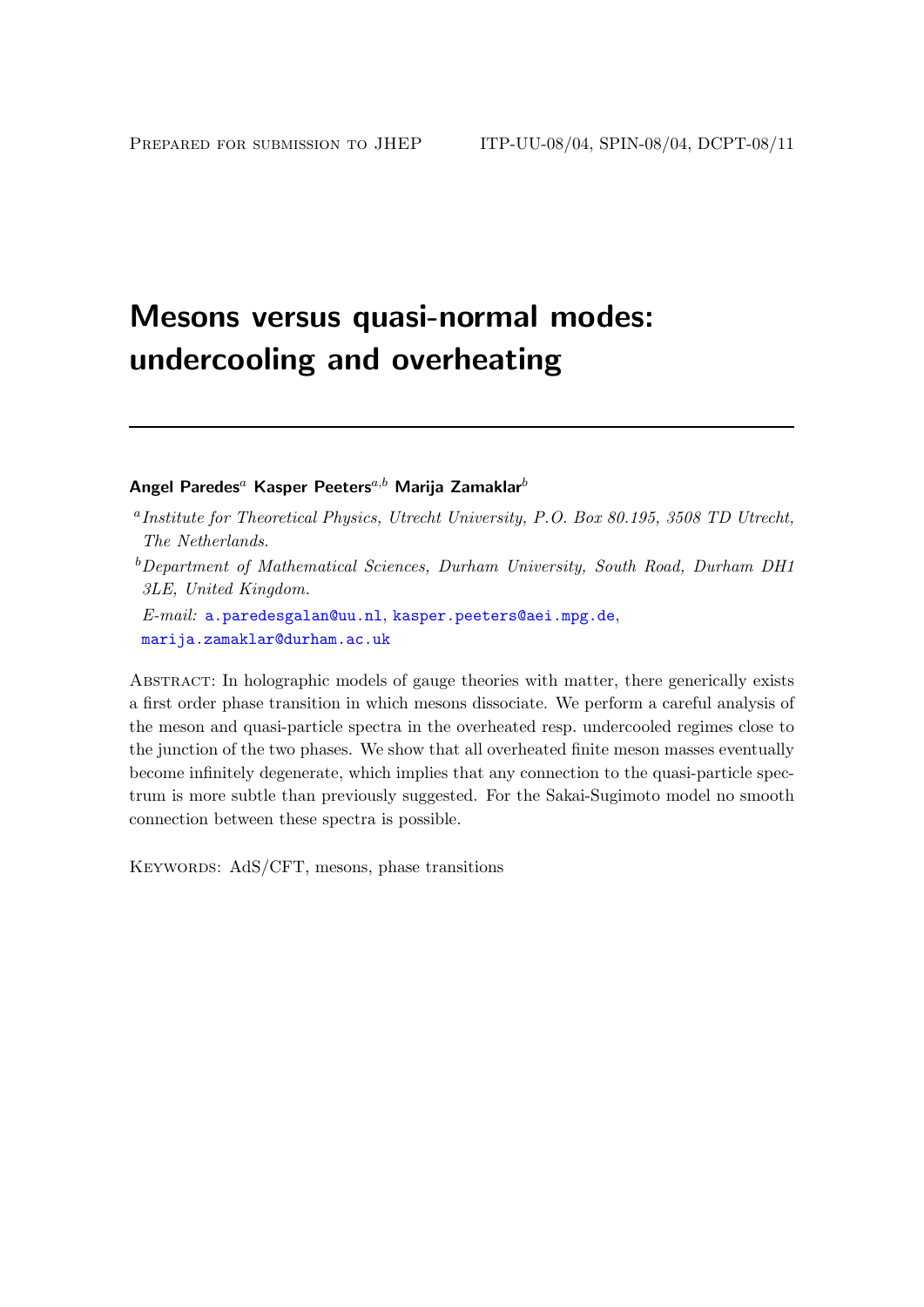## Contents

|          | 1 Introduction                                       | 1              |
|----------|------------------------------------------------------|----------------|
| $\bf{2}$ | Setup and numerical motivation                       | $\bf{3}$       |
| 3        | The $D3/D7$ system                                   | 6              |
|          | Zero-temperature potentials<br>3.1                   | 6              |
|          | Brane embeddings in the Rindler approximation<br>3.2 | $\overline{7}$ |
|          | 3.3 Structure of the Schrödinger potentials          | 8              |
|          | 3.4 Meson and quasi-normal modes                     | 12             |
|          | 4 The D4/D8 system                                   | 15             |
|          | Schrödinger potentials<br>4.1                        | 15             |
|          | 4.2 Mesons and quasi-normal modes                    | 17             |
| 5        | Conclusions and discussion                           | 18             |
|          | A Appendix                                           | 19             |
|          | A.1 Coordinate frames                                | 19             |
|          | A.2 Quasinormal frequencies in toy potentials        | 21             |
|          |                                                      |                |

## <span id="page-2-0"></span>1 Introduction

Holographic models for gauge theories with matter exhibit a rather generic three-phase structure. For low temperatures, the background is a regular geometry, representing the confined phase of the gauge theory. At sufficiently high temperature, the background undergoes a Hawking-Page transition to a black brane geometry. In the dual gauge theory, this transition corresponds to the deconfinement of gluons. Mesons still remain bound, as long as the brane representing the matter degrees of freedom does not intersect the background horizon. When this finally happens, a second transition occurs, to a phase in which mesons melt and the gauge theory is fully deconfined. We will call these three phases the low, intermediate and high temperature phase respectively.[1](#page-2-1)

After the mesons have melted, one is left with a strongly-coupled quark-gluon fluid. This fluid exhibits a discrete spectrum of unstable excitations [\[4\]](#page-23-0), which are described by quasi-normal modes on the probe brane. It has been suggested [\[5,](#page-23-1) [6\]](#page-23-2) that the thermal pole masses of mesons before the transition should be related to the real parts of the quasinormal modes after the transition. It would then be possible to follow the stable mesons of

<span id="page-2-1"></span><sup>&</sup>lt;sup>1</sup>There is by now a large list of references dealing with this three-phase structure; seminal papers are [\[1\]](#page-23-3) for the D3/D7 system, [\[2\]](#page-23-4) for the D4/D6 case and [\[3\]](#page-23-5) for the D4/D8 model. In special situations the intermediate phase can be absent, but we will not discuss those cases here.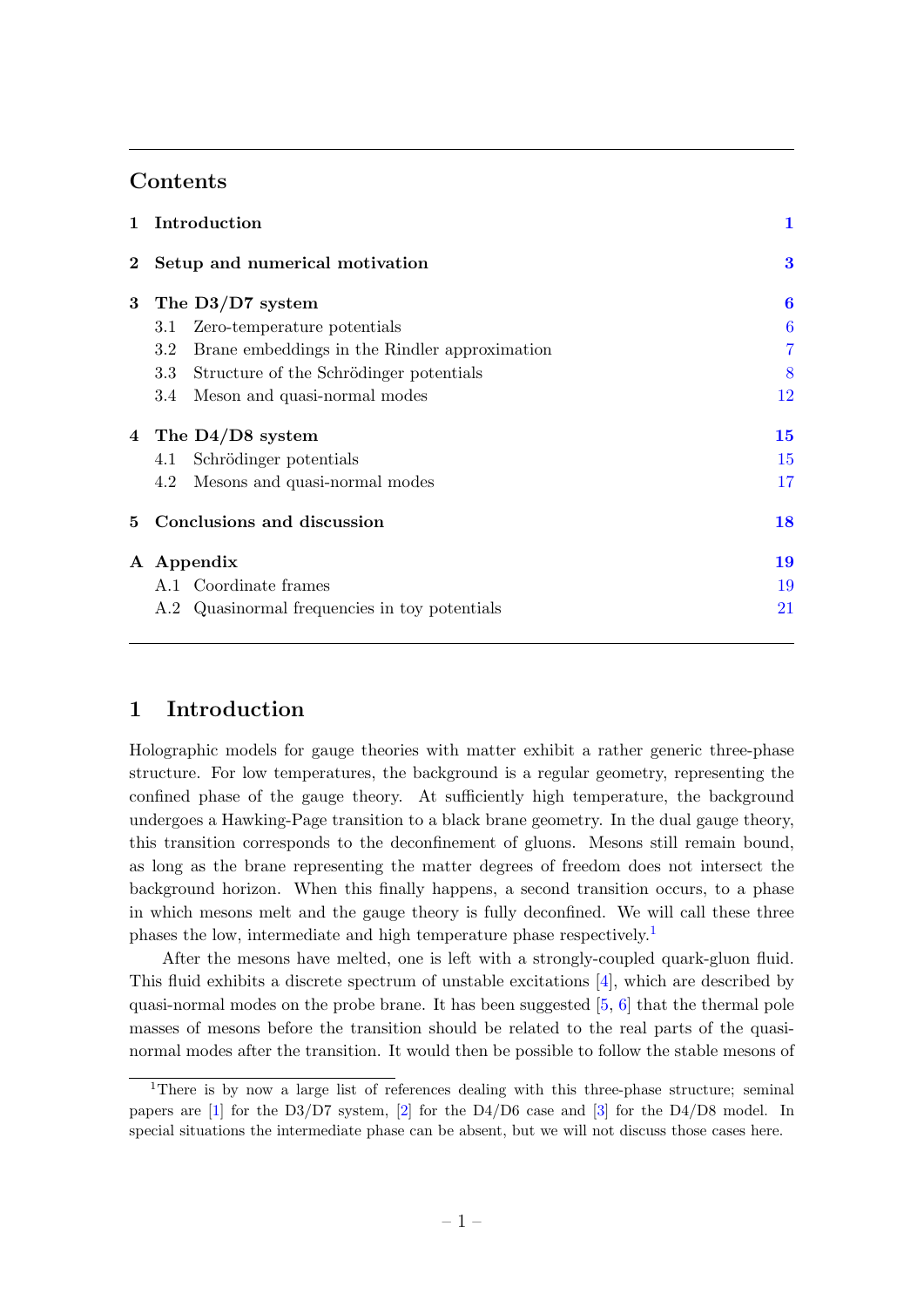the intermediate temperature phase into the high-temperature phase, where they become unstable quasi-particles with finite decay width. The fact that the widths are of order one is consistent with the expected behaviour of meson decay widths in the deconfined phase.<sup>[2](#page-3-0)</sup> Moreover, lattice results indicate that finite-width mesonic resonances indeed survive above the deconfinement temperature (see e.g.  $[8-10]$ ).

While such a connection between stable and unstable meson modes thus seems reasonable, it so far relies on numerical evidence. Other known facts about the generic thermal behaviour of meson masses suggest that the connection might be more subtle. In the intermediate temperature phase, the pole masses of mesons are known to decrease as the temperature goes up [\[11\]](#page-23-8). This shows qualitative resemblance with lattice QCD studies [\[12,](#page-23-9) [13\]](#page-23-10). In QCD proper, chiral partners such as the  $\rho$  and  $a_1$  meson eventually become degenerate when chiral symmetry is restored. In contrast, all holographic models go through the first-order meson melting phase transition before such degeneracies can be observed. However, the graphs of the thermal behaviour of the masses [\[11\]](#page-23-8) suggest that a degeneracy may still occur when the system is overheated. If such a degeneracy occurs, then an identification of the discrete spectrum before and after the transition becomes more subtle (we will indeed see that this happens).

A further problem occurs in the Sakai-Sugimoto model with zero bare quark mass. The embeddings after the transition are all equivalent, which implies that the quasi-normal mode spectrum after the transition is fixed, i.e. it never becomes degenerate. If the meson spectrum, on the other hand, does become degenerate at the junction, then no smooth identification seems possible. In addition, $3$  mesons of this model transform under the adjoint of the diagonal  $SU(N_f)$ , while the quasi-normal modes sit in the adjoint of  $SU(N_f)_L$ or  $SU(N_f)_R$ . This again makes a straightforward identification of the spectra unlikely.

In the present paper we therefore try to answer two key questions: what is the precise behaviour of meson pole masses as the critical embedding is approached from below the transition temperature, and does this leave any room for a connection to the real parts of the frequencies of the quasi-normal modes just above the critical temperature? We will restrict ourselves to an analysis of the spectrum of vector excitations close to the critical embedding, and comment only briefly on a similar analysis for scalar excitations. For the sake of simplicity, we will also only consider modes homogeneous in the internal spheres; generalisation to other cases should be straightforward.

We will first provide numerical evidence which indicates that the potential of the associated Schrödinger problem takes a particularly simple form as the critical embedding is approached. Inspired by these numerical results, we then present an analytic procedure to compute the spectrum close to either side of the phase transition. We will show that any finite number of mesons in the discrete spectrum of the intermediate phase become degenerate in mass at the critical (overheated) embedding (our findings avoid the no-

<span id="page-3-0"></span><sup>&</sup>lt;sup>2</sup>In the intermediate-temperature phase the decay of a meson to a quark-antiquark pair would also be of order one, but because mesons are anomalously light (of order  $2m_q/\sqrt{\lambda}$  where  $m_q$  is the constituent quark mass), there is no phase space available for their decay. Meson to two-meson decays [\[7\]](#page-23-11) are of order  $1/N_c$ .

<span id="page-3-1"></span><sup>3</sup>We thank Ofer Aharony for emphasising this point to us.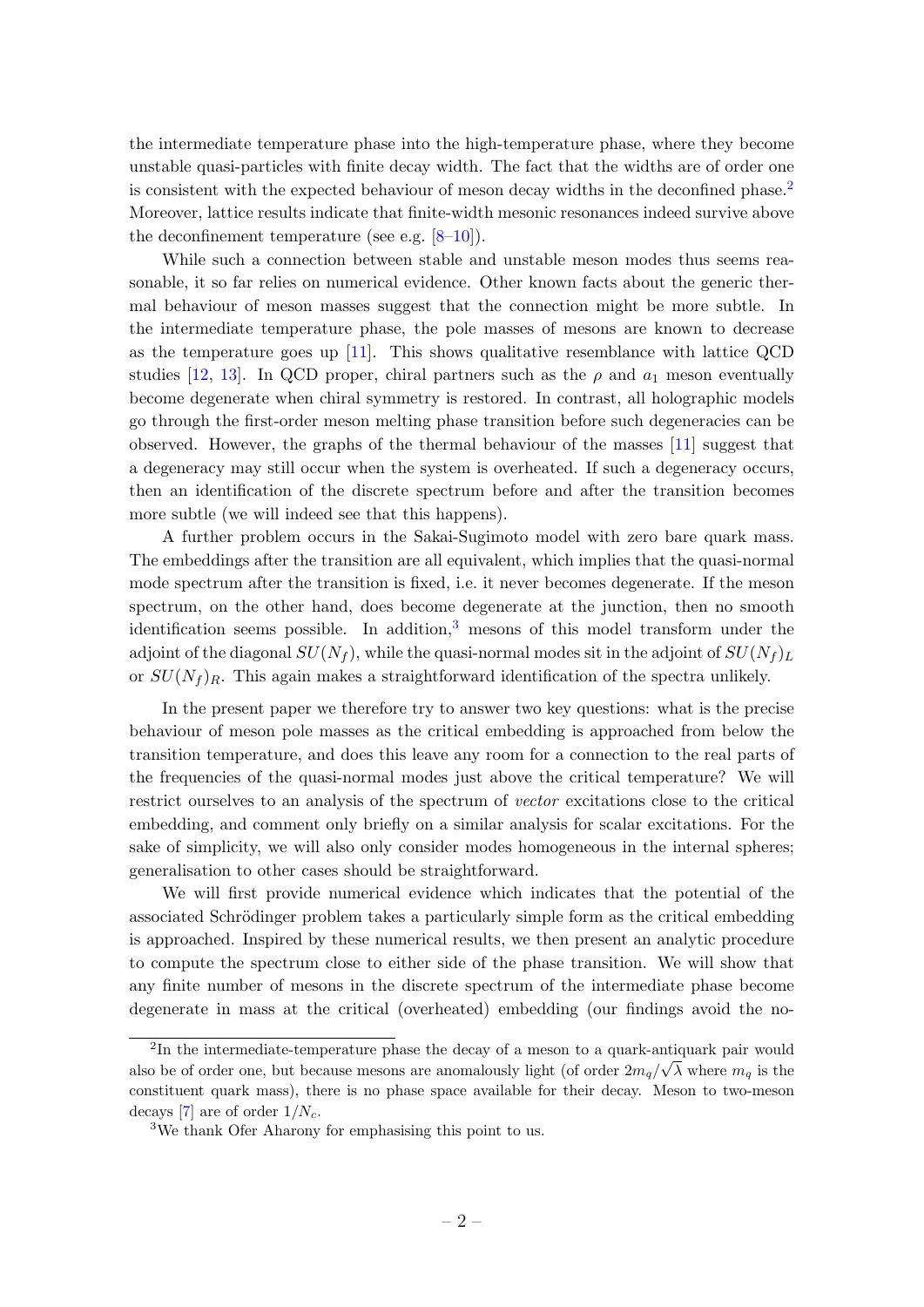crossing theorem of Von Neumann & Wigner [\[14\]](#page-24-0) because a finite change in the temperature leads to an infinite change of the potential).

A similar degeneracy occurs, but only in the D3/D7 case and the polar embedding of the  $D4/D6$  systems (see figure [1\)](#page-5-0), for the quasi-normal frequencies when the critical embedding is approached from the high-temperature side (undercooled). Since the masses and quasi-normal modes are labelled by a single excitation number  $n$ , there is in principle an infinite number of ways to relate the states in these two spectra, and the connection between mesons and quasi-normal modes thus seems more subtle than previously suggested [\[5,](#page-23-1) [6\]](#page-23-2). For the D4/D8 and equatorial D4/D6 systems, the quasi-normal modes never degenerate, and there is thus no smooth connection to the meson spectrum.

## <span id="page-4-0"></span>2 Setup and numerical motivation

Before we discuss our main analytic results for the behaviour of the meson spectrum near the melting transition, let us first set the stage and motivate our approach by some numerical results.

Our starting point is the generic expression for the background metric of a  $D_p$ -brane. It is given by

<span id="page-4-1"></span>
$$
ds^{2} = \left(\frac{u}{L}\right)^{\frac{7-p}{2}} \left(-f_{p}(u)dt^{2} + \delta_{ij}dx^{i}dx^{j}\right) + \left(\frac{u}{L}\right)^{\frac{p-7}{2}} \left(\frac{du^{2}}{f_{p}(u)} + u^{2}d\Omega_{8-p}^{2}\right),\tag{2.1}
$$

where  $i, j = 1 \dots p$  and  $f_p(u) = 1 - (u_T/u)^{7-p}$ . There is also a non-trivial dilaton

$$
e^{-\phi} = \left(\frac{u}{L}\right)^{(p-7)(p-3)/4}.
$$
 (2.2)

The temperature of this background is given by

$$
T = \frac{7-p}{4\pi L} \left(\frac{u_T}{L}\right)^{\frac{5-p}{2}}.
$$
\n
$$
(2.3)
$$

Probe branes can be embedded in various ways, depending on the value of p. In all cases which we will discuss, four of the directions of the probe brane are aligned with  $t$  and three of the  $x^i$ . For the D4/D6 system one has a choice of two different subspaces for the embedding of the probe. One of these occurs again for the D3/D7 system and the other one occurs for the D4/D8 system. See figure [1](#page-5-0) for details.

There are two types of embeddings of the probe brane, depending on whether or not it intersects the horizon of the background. The "Minkowski embeddings" do not reach the horizon. The non-equatorial embeddings of this type are described most conveniently in the  $r-\lambda$  coordinate system using the  $\lambda$  coordinate on the world-volume. The "black hole embeddings", on the other hand, do reach the black hole horizon, intersecting it orthogonally. The non-equatorial embeddings of this type are best described in a polar coordinate system  $\rho$ - $\theta$ , as indicated in figure [1](#page-5-0) (see appendix [A.1](#page-20-1) for details on our coordinate systems). The embedding which lies along the horizontal axis plays a special role, as it occurs in all models which we analyse here.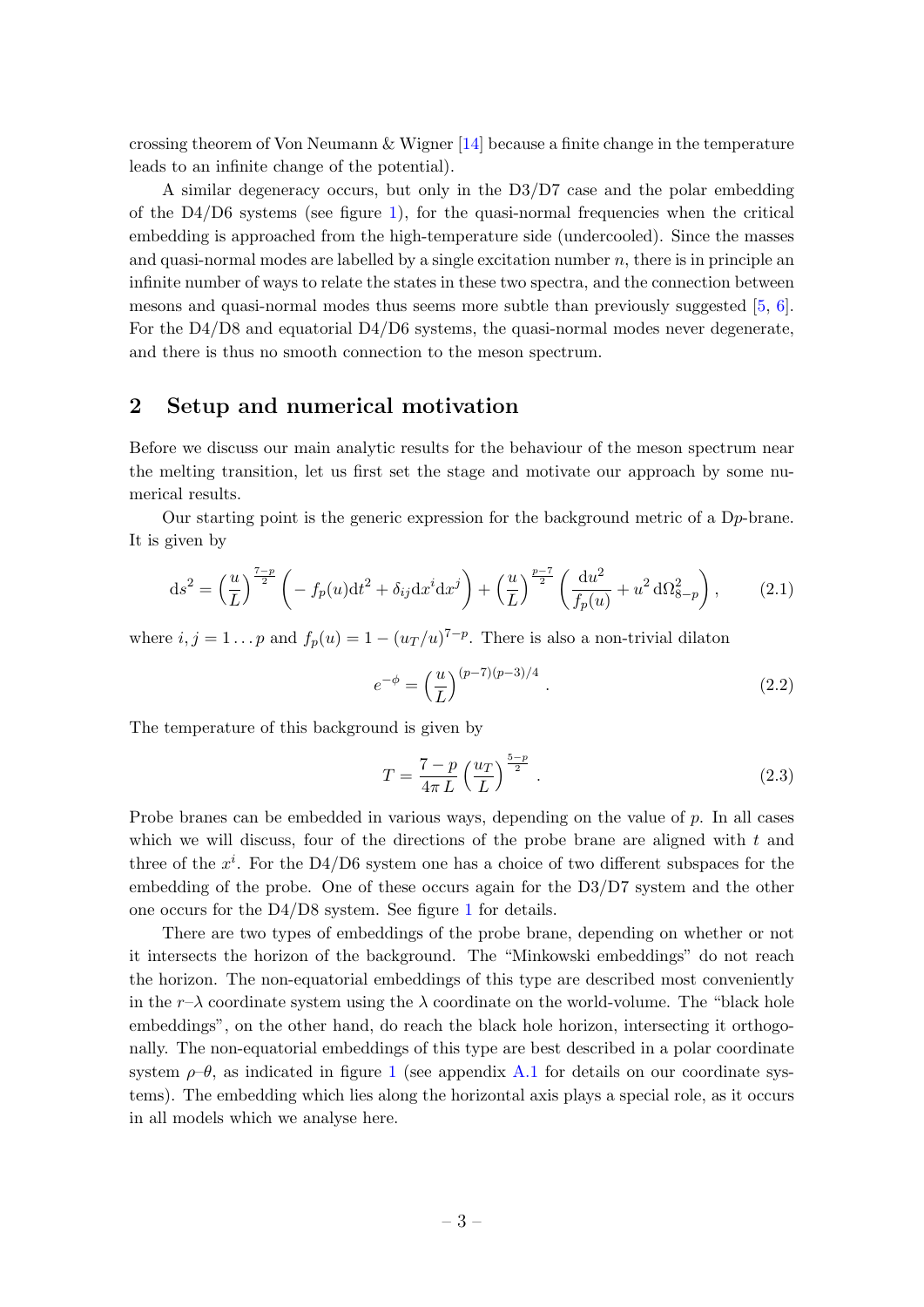

<span id="page-5-0"></span>**Figure 1.** The generic holographic setup for the D4/D6 system. The  $r-\lambda$  plane is a conformally flat plane arising from the second term in  $(2.1)$ , and  $\tau \equiv x^4$  (see the appendix for details). The embeddings in the horizontal  $\tau-\lambda$  plane will be called "equatorial". The embeddings of the  $D4/D8$  system are similar to these equatorial ones. The  $D3/D7$  system only has embeddings corresponding to the ones in the vertical  $r-\lambda$  plane, which we will call "polar". Critical embeddings are displayed in red, while the horizon is indicated by the blue surface.

Statements concerning a possible relation between meson modes and quasi-normal modes have all been concerned with the behaviour of embeddings in the  $r-\lambda$  plane, in other words, with the  $D3/D7$  and  $D4/D6$  system. There is, however, also a critical embedding separating a Minkowski from a black hole phase in the D4/D8 system, i.e. in the  $\tau-\lambda$  plane. We will analyse this system separately in section [4.](#page-16-0)

Let us now turn to the vector fluctuations on the probe branes. The equations governing them follow from an expansion of the induced action in powers of the abelian field strength. At lowest order one has

$$
S_{\text{vector}} \propto \int d^4x d\lambda d\Omega_{6-p} e^{-\phi} \sqrt{-\hat{g}} F_{MN} F_{PQ} \hat{g}^{MP} \hat{g}^{NQ} , \qquad (2.4)
$$

(and similar for the  $\rho-\theta$  and  $\tau-\lambda$  system) where  $\hat{q}$  denotes the induced metric. The spatial components of the fields which describe the massive vector mesons arise from the expansion

$$
F_{0a} = \sum_{n} \partial_0 B_a^{(n)} \psi_{(n)}(\lambda), \qquad F_{\lambda a} = \sum_{n} B_a^{(n)} \partial_\lambda \psi_{(n)}(\lambda).
$$
 (2.5)

We will focus solely on thermal pole masses of the vector mesons, which are defined by  $\partial_0^2 B_a^{(n)} = -m_{(n)}^2 B_a^{(n)}$ . The equation of motion for the modes  $\psi_{(n)}$  which then follows reads

<span id="page-5-1"></span>
$$
\partial_{\lambda} \left[ e^{-\phi} \sqrt{-\hat{g}} \hat{g}^{aa} \hat{g}^{\lambda\lambda} \partial_{\lambda} \psi_{(n)} \right] + m_{(n)}^2 e^{-\phi} \sqrt{-\hat{g}} \hat{g}^{aa} \hat{g}^{00} \psi_{(n)} = 0. \tag{2.6}
$$

These equations can be solved in a series expansion near the tip of the brane, and then extended numerically using standard shooting methods. In the Minkowski phase, the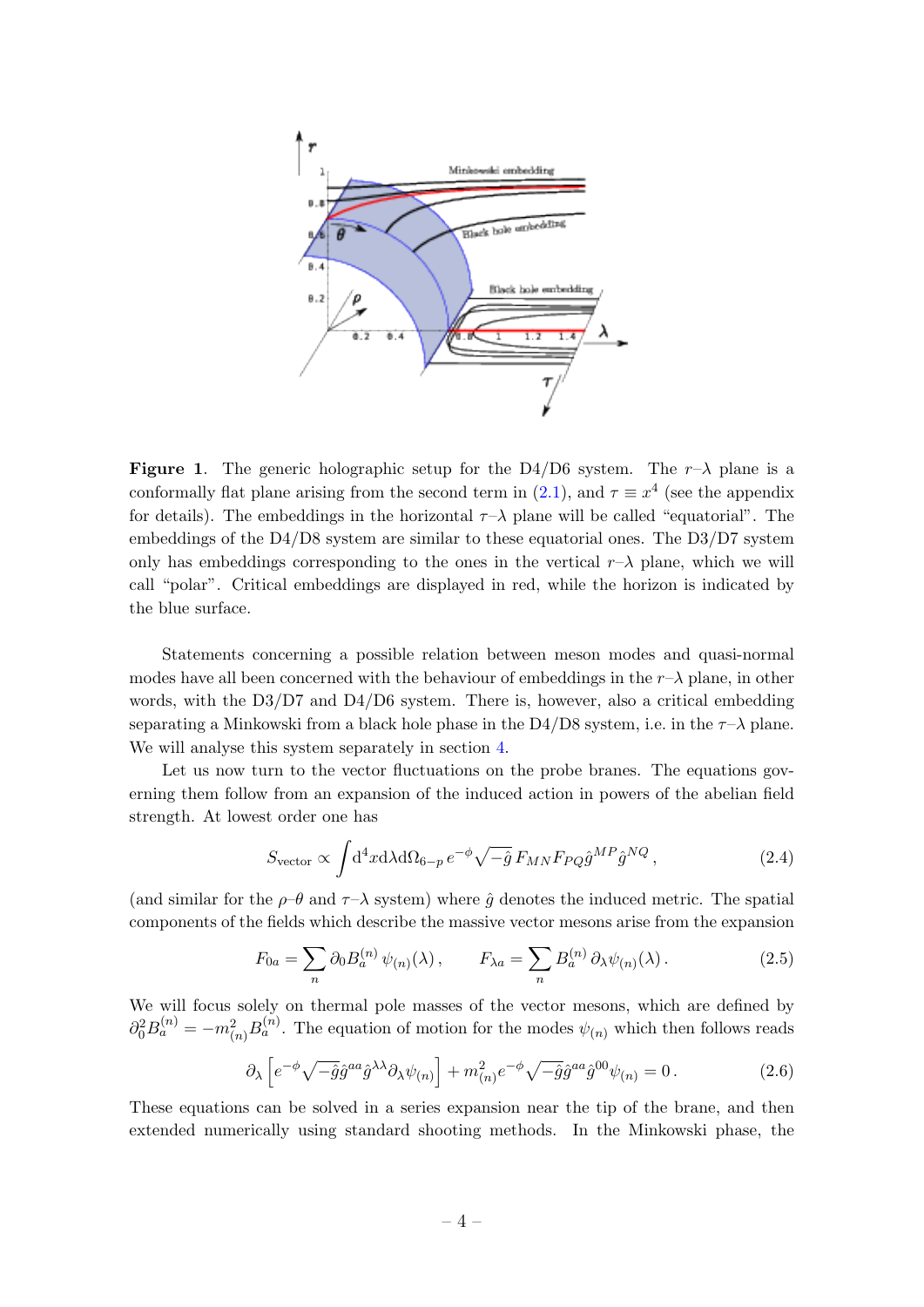

<span id="page-6-0"></span>Figure 2. The Schrödinger potential for Minkowski embeddings in the D3/D7 system, close to criticality, for various values  $r_0$  of the intersection with the vertical axis. The green dashed line indicates the asymptotic potential in the box, given by [\(3.17\)](#page-10-0); the vertical dashed lines mark the edges of the plateau (which will be defined in section [3.3\)](#page-9-0).

discrete mass spectrum arises after imposing that the fluctuations are regular in the IR and normalisable in the UV. In the black hole phase, the discrete quasinormal spectrum comes from incoming boundary conditions in the IR and normalisability in the UV.

In order to get a better insight into the structure of the spectrum, it is useful to perform a coordinate transformation and a wave function rescaling which brings [\(2.6\)](#page-5-1) in Schrödinger form. Following the notation of  $[15]$ , we write the equation in the general form

$$
\frac{1}{\Gamma(\lambda)} \partial_{\lambda} \left[ \frac{\Gamma(\lambda)}{\Sigma^2(\lambda)} \partial_{\lambda} \psi_{(n)} \right] + m_n^2 \psi_{(n)} = 0.
$$
 (2.7)

(The functions  $\Gamma$  and  $\Sigma$  of course implicitly depend on the probe brane embedding function  $r(\lambda)$ ). By introducing a new coordinate and a rescaled wave function according to

$$
\frac{d\lambda}{d\sigma} = \frac{1}{\Sigma}, \qquad \tilde{\psi}_{(n)} = \Xi \psi_{(n)}, \qquad \Xi = \sqrt{\frac{\Gamma}{\Sigma}}, \qquad (2.8)
$$

the problem is transformed into a Schrödinger type problem,

<span id="page-6-1"></span>
$$
-\partial_{\sigma}^{2}\tilde{\psi}_{(n)} + V\tilde{\psi}_{(n)} = E_{n}\tilde{\psi}_{(n)}, \quad \text{with} \qquad V = \frac{\partial_{\sigma}^{2}\Xi}{\Xi}, \quad E_{n} = m_{(n)}^{2}.
$$
 (2.9)

We will see how to approximate the potential  $V$  analytically in the following sections. However, to get an idea of what we are aiming for, let us first give the results of a numerical analysis, valid for the embeddings in the  $r-\lambda$  plane.

The resulting potential for the Minkowski embedding is displayed in figure [2,](#page-6-0) where  $r_0$ is the position at which the probe brane intersects the vertical axis of figure [1.](#page-5-0) The  $\sigma$ coordinate is bounded on both sides. As the critical embedding is approached, the potential becomes more and more rectangular, while the box size (i.e. the range of  $\sigma$ ) grows, until it eventually becomes unbounded.

The result for the black hole embedding is shown in figure [3,](#page-7-2) where  $\chi_0 = \cos \theta_0$  is related to the value of the angular coordinate at which the brane intersects the horizon, as shown in figure [1.](#page-5-0) Now the  $\sigma$  coordinate is bounded only in the UV direction, and the potential develops a clear step-shape. As the critical embedding is approached, the step becomes infinitely long.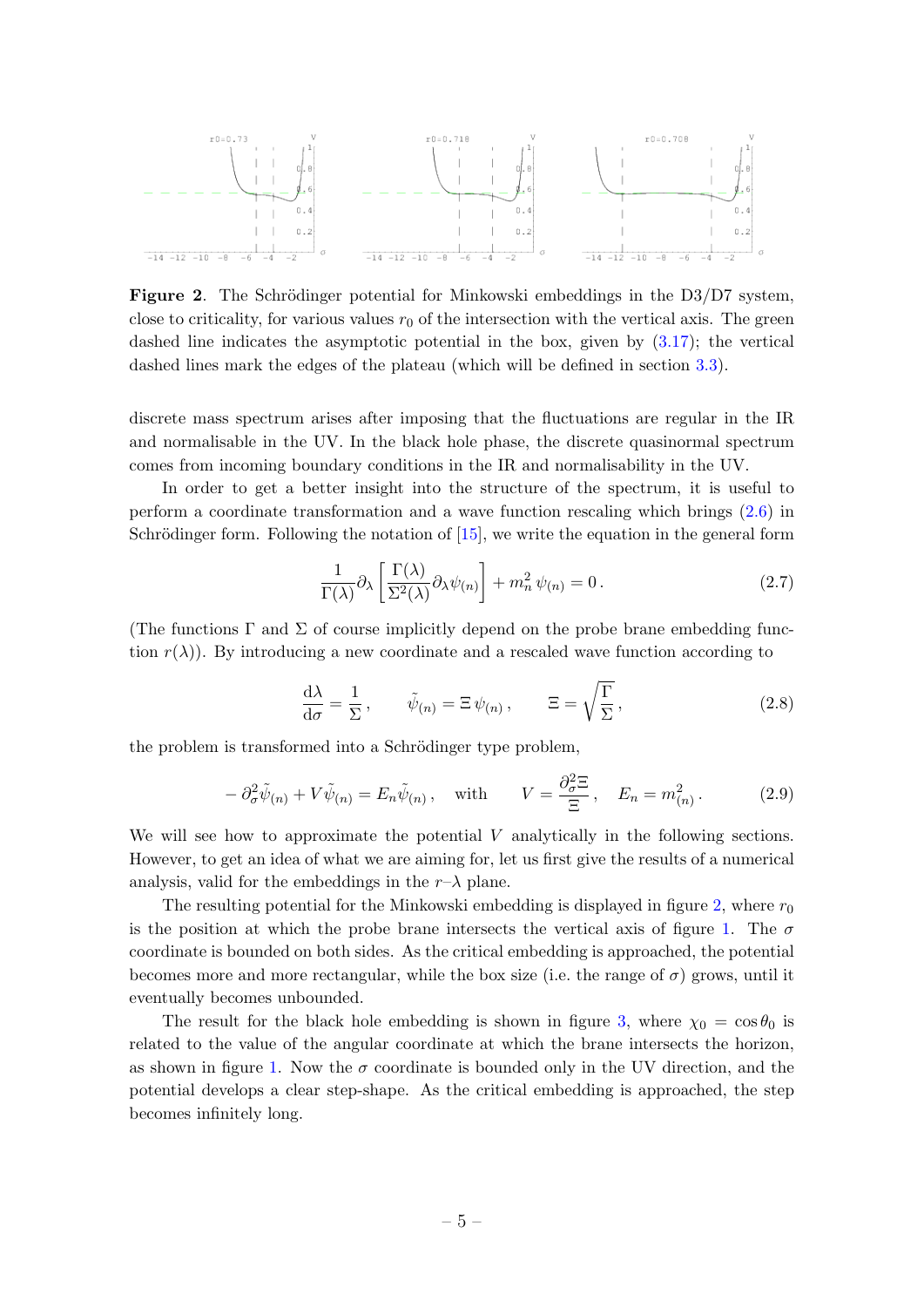

<span id="page-7-2"></span>**Figure 3.** The Schrödinger potential for black hole embeddings in the  $D3/D7$  system, close to criticality, for various values of the angle  $\chi_0$  of intersection with the horizon. Green and black dashed lines have the same meaning as in [2.](#page-6-0)

These figures suggest that it should be possible to find a simple description of the potential very close to the critical embedding. We will do that in the next section. A somewhat similar story holds true for the D4/D8 embeddings, which we will analyse in more detail in section [4.](#page-16-0)

## <span id="page-7-0"></span>3 The D3/D7 system

#### <span id="page-7-1"></span>3.1 Zero-temperature potentials

Before giving our analytic results at finite temperature, it is instructive to recall the structure of the Schrödinger potential at zero temperature. Although we mainly focus on the D3/D7 system  $(p = 3)$ , we have kept part of the discussion general so the D4/D6 system can be obtained (by setting  $p = 4$ ). At zero temperature, there are two types of embeddings. One is the conformal embedding of the D7-brane (when the constituent quark mass  $m_q$  is zero), and the other one is the non-conformal embedding, when  $m_q \neq 0$ . In the former case the induced metric on the worldvolume of the brane is exactly that of  $AdS_5 \times S^3$ , while in the latter case the induced metric approaches this only in the UV, i.e. near the AdS boundary. The embedding is trivial in these cases, given by  $r = m_q$ , which leads to the vector fluctuation equation  $[16]^{4}$  $[16]^{4}$  $[16]^{4}$ 

$$
\frac{1}{\lambda^3} \partial_{\lambda} \left( \lambda^3 \partial_{\lambda} \psi_{(n)} \right) + \frac{m_{(n)}^2}{(\lambda^2 + m_q^2)^2} \psi_{(n)} = 0. \tag{3.1}
$$

The Schrödinger potentials for the  $m_q = 0$  and  $m_q > 0$  are easily computed to be,

$$
V_{m_q=0}(\sigma) = \frac{3}{4\sigma^2},
$$
  
\n
$$
V_{m_q\neq 0}(\sigma) = m_q^2 \left[ \frac{1}{2} + \frac{3}{4} \left( \tan^2(m_q \sigma) + \frac{1}{\tan^2(m_q \sigma)} \right) \right],
$$
  
\n
$$
\lambda = -\sigma^{-1},
$$
\n(3.2)

<span id="page-7-3"></span><sup>&</sup>lt;sup>4</sup>The curvature radius L has been set to one, hence the  $m_q$  variable has dimension length. The coordinates used are  $r = u \cos \theta$  and  $\lambda = u \sin \theta$  as in [\[16\]](#page-24-2), but different from the coordinates of appendix [A.1.](#page-20-1)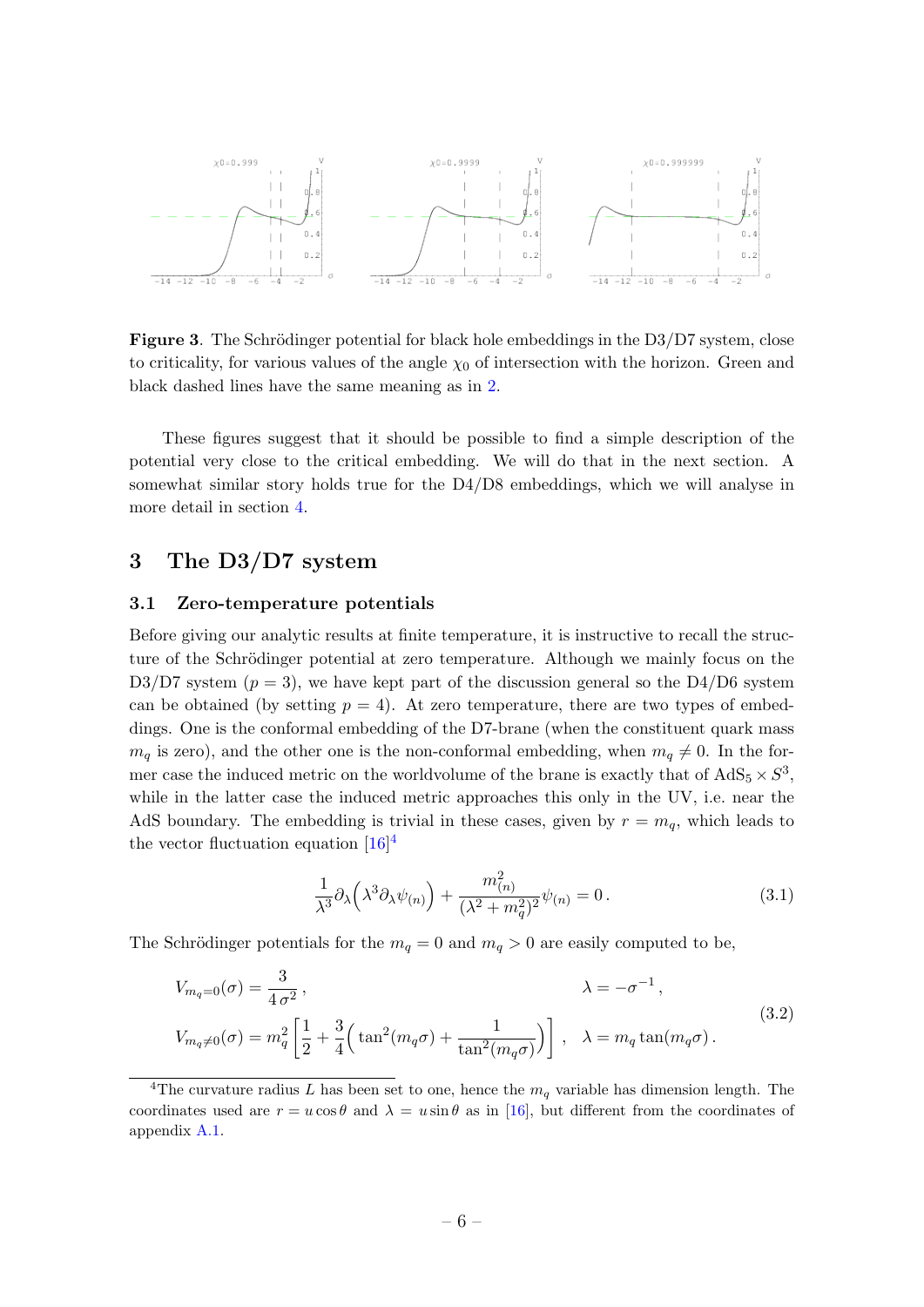In the conformal case the potential goes to a constant (zero) in the IR, while it diverges in the UV. In the non-conformal case, the potential diverges both in the UV and IR. The box shape of the potential  $V_{m_q\neq0}$  obviously leads to a discrete spectrum, in contrast to the continuum spectrum of the conformal case. If one replaces  $V_{m_q\neq0}$  with an infinitely high box of size  $\pi/(2m_q)$ , the spectrum asymptotically becomes  $m_{(n)}^2 = 4m_q^2 n^2$ , in agreement with the large-n limit of the exact spectrum found in  $[16]$ . Hence, we see that while in the UV both branes are the same (i.e. AdS), with a diverging potential, the main difference between the two comes from the IR, i.e. from near the Poincaré horizon.

Let us now turn to the  $T \neq 0$  case. In this case the analytic form of the embeddings of the branes is unknown, and so one would perhaps expect the analysis to be more complicated than above. However, the key element is that, for branes close to the critical embedding, only the near horizon region of the background is relevant, a region which is quite different from the  $T = 0$  background discussed above. Brane embeddings near the horizon were analysed by [\[17,](#page-24-3) [18\]](#page-24-4). As we will show below, when we get closer and closer to the critical embedding, the region in Schrödinger coordinate which corresponds to the near-horizon region becomes larger and larger, growing without bound. In the strict limit, we end up with an extremely simple, flat potential of infinite length, only corrected by finite-size effects whose relative effect scales to zero. The simple potential then allows us to make an exact statement about the spectrum.

#### <span id="page-8-0"></span>3.2 Brane embeddings in the Rindler approximation

Having illustrated the behaviour of the Schrödinger potential with some numerical results and having sketched our approach, let us now provide an analytic argument which will lead to an exact potential in the critical limit. We first need to summarise the brane embeddings close to the horizon. As in [\[18\]](#page-24-4), we write the metric of the  $8-p$  sphere as

$$
d\Omega_{8-p}^2 = d\theta^2 + \sin^2\theta d\Omega_{6-p}^2 + \cos^2\theta d\varphi^2.
$$
 (3.3)

We will consider the probe embedding extended in three x-directions, wrapping the  $6 - p$ sphere at fixed  $\varphi$  and having non-trivial  $\theta(r)$ . We now want to zoom in a region near the horizon, for a brane which is near its critical embedding. This means a region close to  $\theta = 0, r = r_0$ . Let us choose a parametrisation

$$
u = u_T + \pi T z^2
$$
,  $\theta = \frac{y}{L} \left(\frac{L}{u_T}\right)^{\frac{p-3}{4}}$ ,  $\tilde{x} = \left(\frac{u_T}{L}\right)^{\frac{7-p}{4}} x$ . (3.4)

Then, considering the limit where

$$
\frac{u - u_T}{u_T} = \frac{\pi T z^2}{u_T} \ll 1 \;, \qquad \theta = \frac{y}{L} \left(\frac{L}{u_T}\right)^{\frac{p-3}{4}} \ll 1 \;, \tag{3.5}
$$

we find Rindler space  $5$ 

$$
ds^{2} = -(2\pi T)^{2}z^{2}dt^{2} + dz^{2} + dy^{2} + y^{2}d\Omega_{6-p}^{2} + d\tilde{x}_{3}^{2} + \dots,
$$
\n(3.6)

<span id="page-8-1"></span><sup>&</sup>lt;sup>5</sup>The relation with the  $\rho, \chi$  variables of figure [1](#page-5-0) is, for the D3/D7 system, given by  $\rho - 1 = z/L$ ,  $\chi = 1 - \frac{1}{2}y^2/L^2$ , valid near  $\rho \approx 1$ ,  $\chi \approx 1$ ; see appendix [A.1](#page-20-1) for details.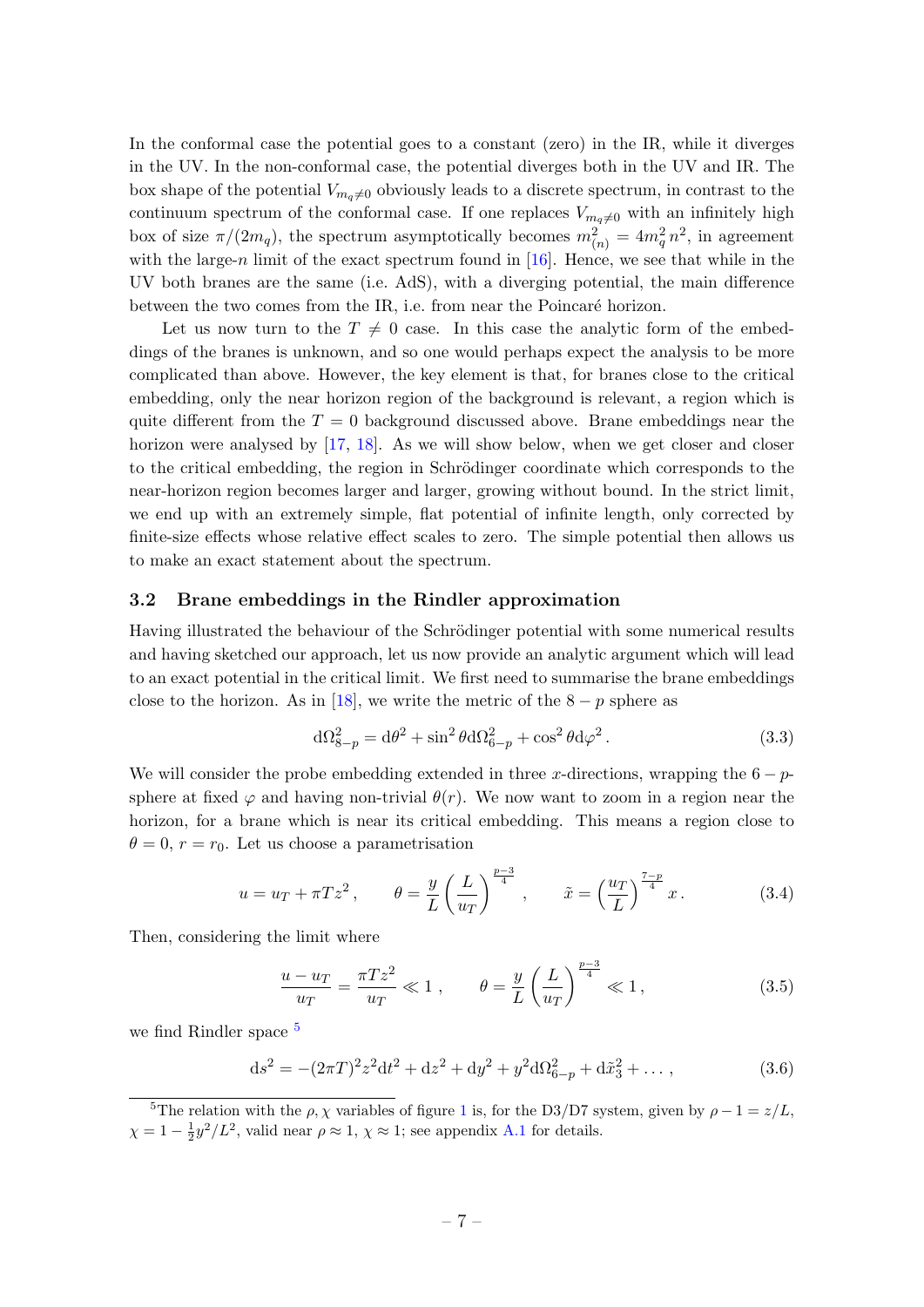while the dilaton approaches a constant. Notice the horizon is now at  $z = 0$ . The Rindler approximation ceases to be valid at distances set by

$$
R_{\text{Rindler}} \equiv \sqrt{\frac{u_T}{\pi T}} = \begin{cases} L & p = 3; \\ \frac{2}{\sqrt{3}} \left( u_T L^3 \right)^{1/4} & p = 4 \,. \end{cases} \tag{3.7}
$$

The equation describing the probe embedding  $y(z)$  in this region is

<span id="page-9-1"></span>
$$
zy\ddot{y} + (y\dot{y} - (6 - p)z)(1 + \dot{y}^2) = 0.
$$
\n(3.8)

An important aspect of [\(3.8\)](#page-9-1) is its scaling symmetry,  $z \to \lambda z$ ,  $y \to \lambda y$ . This means that changing  $z_0$  or  $y_0$  does not really influence the shape of the embedding but just rescales it.

The obvious solution of this equation gives the critical embedding,

<span id="page-9-5"></span>
$$
y_{\rm crit} = \sqrt{6 - p} z. \tag{3.9}
$$

If the brane does not touch the horizon, there is a family of smooth Minkowski embeddings parametrised by  $z_0$ , the distance of the tip of the brane to the horizon. The solution near  $z = z_0$  reads

$$
y_{\text{Mink}} = z_0 \left[ \sqrt{2(7-p)} \sqrt{\frac{z-z_0}{z_0}} + \mathcal{O}\left( \left( \frac{z-z_0}{z_0} \right)^{\frac{3}{2}} \right) \right].
$$
 (3.10)

For  $z \gg z_0$  one can find the asymptotic solution [\[17\]](#page-24-3) which shows that the embedding approaches the critical one  $y_{\text{crit}}$  up to corrections which scale as a negative power of z. Taking the limit  $z_0 \to 0$  corresponds to approaching the critical embedding.<sup>[6](#page-9-2)</sup> If the brane intersects the horizon, there is a family of black hole embeddings parametrised by  $y_0$ , which near  $z = 0$  reads

$$
y_{\rm BH} = y_0 \left[ 1 + \frac{6 - p}{4} \frac{z^2}{y_0^2} + \mathcal{O}\left( \left( \frac{z}{y_0} \right)^3 \right) \right].
$$
 (3.11)

Again, the parameter  $y_0$  measures the deviation from the critical embedding, and taking the limit  $y_0 \rightarrow 0$  corresponds to the limit in which the critical embedding is reached. In the other regime  $z \gg z_0$  the embedding again approaches the critical one [\[17\]](#page-24-3).

#### <span id="page-9-0"></span>3.3 Structure of the Schrödinger potentials

Let us now analyse the Schrödinger potentials for the spectrum of vector meson fluctuations. The dominant part of the potential will turn out to be located in the Rindler region, so we will first focus on the embeddings described in the previous subsection.<sup>[7](#page-9-3)</sup> We will focus on a simple subset of the possible excitations, namely those described (in the  $A_0 = 0$  gauge) by  $A_i = e^{-i\omega t}\psi(z)$ . In Rindler coordinates, the equation for the fluctuation is

<span id="page-9-4"></span>
$$
\partial_z \left( y^{6-p} z (1+y^2)^{-\frac{1}{2}} \partial_z \psi \right) + \frac{y^{6-p}}{z} (1+y^2)^{\frac{1}{2}} \tilde{\omega}^2 \psi = 0, \tag{3.12}
$$

<span id="page-9-2"></span><sup>&</sup>lt;sup>6</sup>However, note that the limit is subtle. Since the expansion parameter is  $(z - z_0)/z_0$  one cannot first take  $z_0 \to 0$ , but rather one has to simultaneously scale  $z \to 0$ . This is similar to the situation we had for the  $T = 0$  embedding and the limit  $m_q \to 0$ .

<span id="page-9-3"></span><sup>7</sup>Several other properties of holographic QCD are also fully determined by the Rindler region; see e.g. [\[19\]](#page-24-5).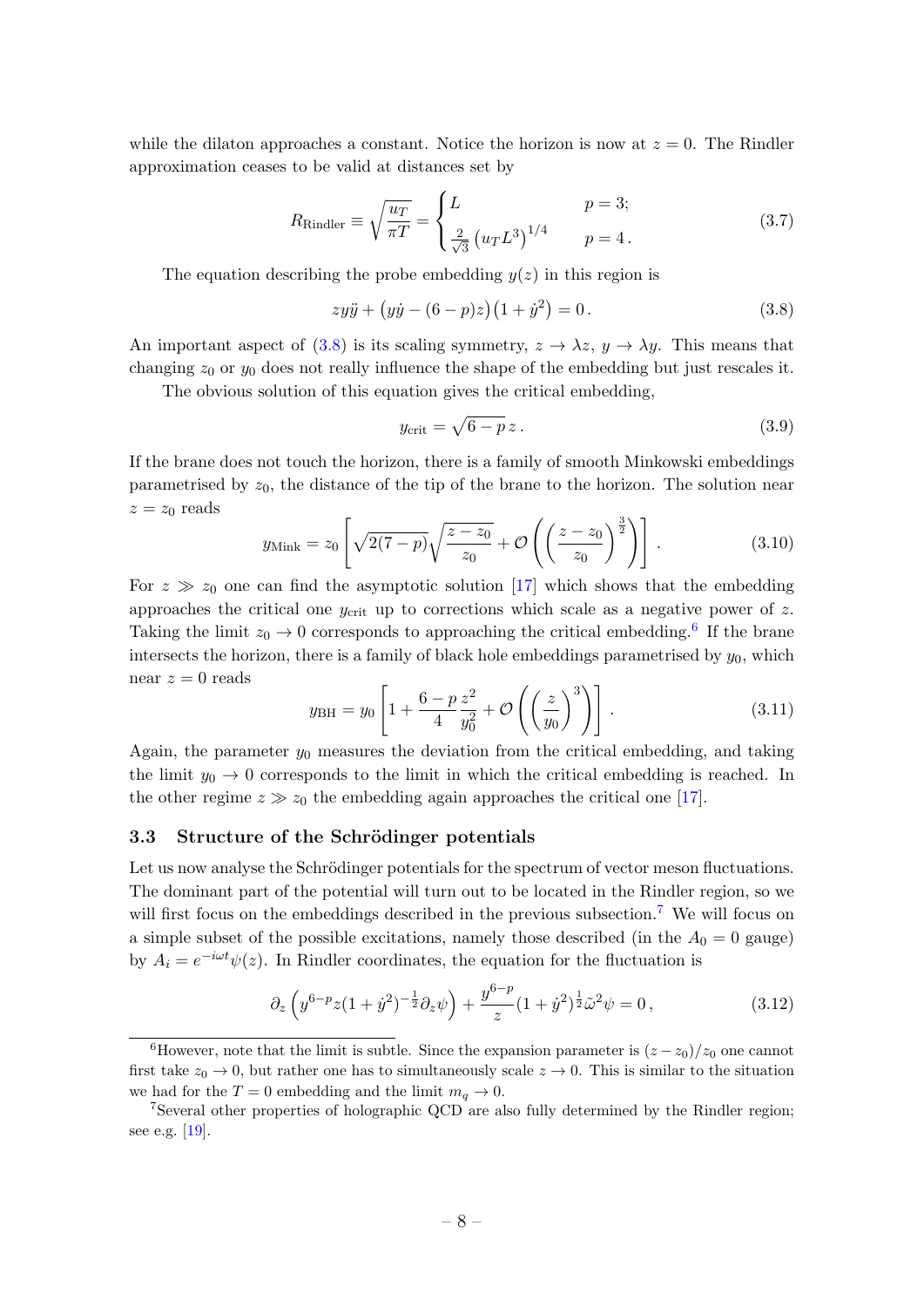

<span id="page-10-2"></span>Figure 4. The approximations used for the potentials close to the critical embedding, to be compared with the exact numerical results in figure [2](#page-6-0) and [3.](#page-7-2)

where  $\tilde{\omega} \equiv \frac{\omega}{2\pi T}$ . Using [\(3.8\)](#page-9-1) this equation can be written as

$$
\partial_z^2 \psi + \frac{1 + \dot{y}^2}{z} \partial_z \psi + \frac{1 + \dot{y}^2}{z^2} \tilde{\omega}^2 \psi = 0.
$$
 (3.13)

The IR boundary conditions to be imposed on the wave function  $\psi$  are regularity in the Minkowski case and incoming boundary conditions in the black hole case,

$$
\psi_{\text{Mink}} = 1 + \mathcal{O}(z - z_0), \qquad \psi_{\text{bh}} = z^{-i\tilde{\omega}} (1 + \mathcal{O}(z)).
$$
\n(3.14)

It is useful to recast equation  $(3.12)$  in Schrödinger form, as we did for the full problem in the previous section. In terms of the notation used in [\[15\]](#page-24-1) we now have

<span id="page-10-3"></span>
$$
\Gamma = \frac{y^{6-p}}{z} (1 + \dot{y}^2)^{\frac{1}{2}}, \qquad \Sigma = \frac{(1 + \dot{y}^2)^{\frac{1}{2}}}{z}, \qquad \Xi = y^{\frac{6-p}{2}}, \qquad \tilde{\psi} = \Xi \psi. \tag{3.15}
$$

The new radial variable  $\sigma$  is defined through  $d\sigma/dz = \Sigma$ , as before. With these redefinitions, equation [\(3.12\)](#page-9-4), describing fluctuations in the IR, can be rewritten as

$$
-\partial_{\sigma}^{2} \tilde{\psi} + V_{\rm IR} \tilde{\psi} = \tilde{\omega}^{2} \tilde{\psi}, \quad \text{with} \quad V_{\rm IR} = \frac{\partial_{\sigma}^{2} \Xi}{\Xi} = \frac{(6-p) z^{2}}{2y^{2}} \frac{6-p + ((6-p)/2 - 1)(\partial_{z} y)^{2}}{1 + (\partial_{z} y)^{2}}.
$$
\n(3.16)

Using the explicit solutions for brane embeddings, described in the previous subsection, we can compute the potentials. They are plotted in figure [6](#page-12-0) for the  $p = 3$  case.

Let us first discuss the potential for the critical embedding  $(3.9)$ . It turns out to be constant everywhere in the Rindler region, with a value given by

<span id="page-10-0"></span>
$$
V_{\text{crit}}^{\text{IR}} = \frac{(6-p)^2}{4(7-p)}.
$$
\n(3.17)

The  $\sigma$  coordinate is related to the z coordinate by  $\sigma =$  $\sqrt{7-p} \log z$ , so the point  $z=0$  is mapped to  $\sigma = -\infty$  while the edge of the Rindler region in the UV is mapped to  $\sigma = +\infty$ . The potential for the critical embedding is thus a constant on  $\sigma = \langle -\infty, +\infty \rangle$ .<sup>[8](#page-10-1)</sup>

<span id="page-10-1"></span><sup>&</sup>lt;sup>8</sup>If one repeats the computation for a scalar excitation  $y = y_{\text{cl}}(z) + \delta y(t, z)$ , one gets for the critical embedding  $V_{\text{crit}} = \frac{p^2-8p+8}{4(7-p)^2}$  which is negative for the cases of interest  $p = 3, 4$ , signalling unambiguously the appearance of scalar tachyons in this channel near the critical embedding. These tachyonic modes were first explicitly discussed in [\[20\]](#page-24-6).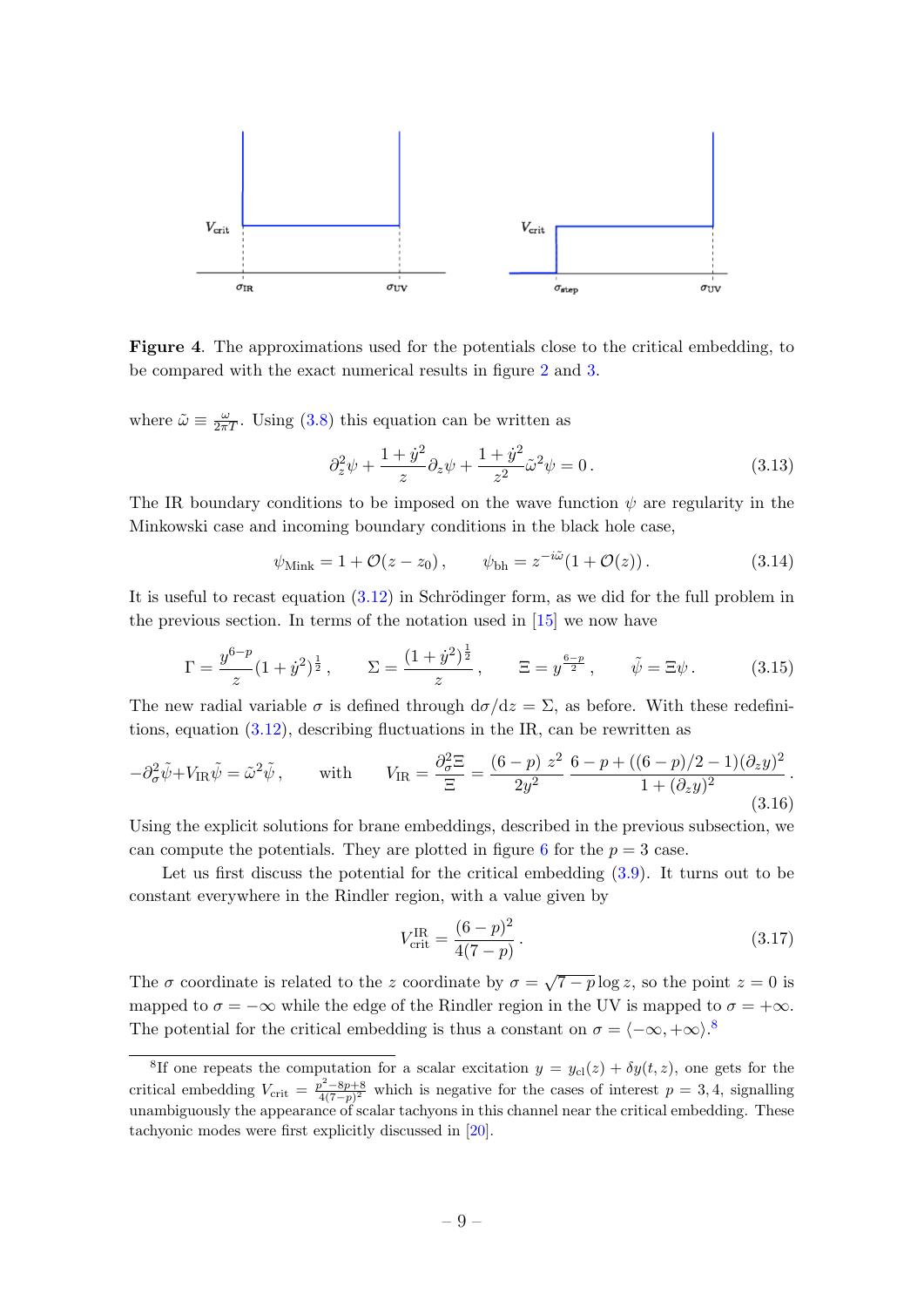

<span id="page-11-1"></span>Figure 5. Schematic indication of the three regions defined in the text. The light shaded area is the Rindler region. For a fixed embedding, the segment before entering the dark shaded area is the "deep IR", the segment after exiting is the "UV" while the segment inside the dark shaded area is the "intermediate  $\text{IR}$ ". The latter grows, in the Schrödinger coordinate, as  $-2\log(r_0 - 1/\sqrt{2})$  or  $-\log(1 - \chi_0)$ .

We have already seen numerical evidence for the formation of this plateau both from the Minkowski side as well as from the black hole side (figure [2](#page-6-0) and [3\)](#page-7-2). In the Minkowski case, the plateau arises from an approximately square well, while in the black hole case it arises from a step-like potential (note that the step is a generic feature of black hole embeddings  $[21]$ ). We thus want to approximate these potentials as in figure  $4.9$  $4.9$  Using the results of the present section, we can now make explicit how the lengths of the long flat segments of these potentials depend on the distance to the critical embedding.

For all embeddings, three regions can be distinguished. First, there is a "deep IR region", where the near-critical Minkowski and near-critical black hole embeddings still deviate from the critical embedding. Somewhat further out, but still in the region where the Rindler approximation makes sense, there is an "intermediate IR region" or "plateau". In this region the embeddings are well-approximated by the critical embedding. Finally, for  $z \approx R_{\text{Rindler}}$ , we leave the regime of validity of the Rindler approximation, and we have no analytic control anymore over the shape of the embeddings in this "UV region". The three regions are shown in figure [5.](#page-11-1)

The potential in the intermediate IR region is essentially constant, because the brane is there almost the same as the critical one. The key observation is that, as we argue below, the size of this intermediate region in the Schrödinger coordinate diverges logarithmically as the critical embedding is approached. The other two regions ("deep IR" and "UV region"), on the other hand, have a size which is independent of  $z_0$  or  $y_0$ . Hence, as observed numerically, when we approach the critical embedding (either from the black hole or from the Minkowski side) the Schrödinger potential becomes constant, due to the fact

<span id="page-11-0"></span> $^{9}$ For Minkowski embeddings in the D4/D6 case, the Schrödinger potential does not diverge at  $z = z_0$  but goes to a finite constant. However, regularity of the fluctuation requires  $\tilde{\psi}$  to vanish at the finite value  $\sigma_{IR} = \sigma(z = z_0)$ . Thus, a box potential is also a good approximation in this case.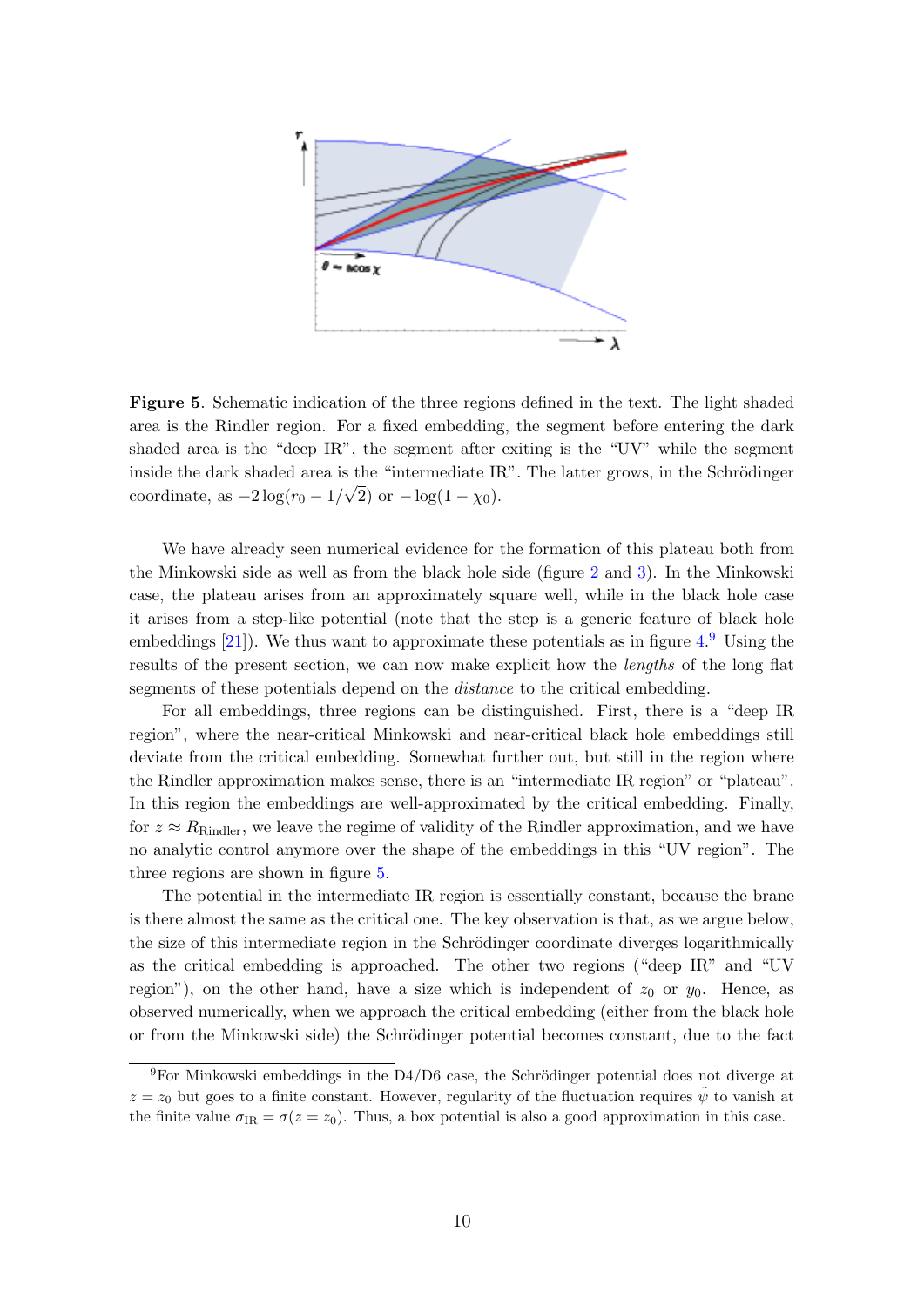

<span id="page-12-0"></span>**Figure 6.** Schrödinger potentials for the  $D3/D7$  vector excitation in Rindler space, as well as an estimate of the left-hand side of the plateau, for the Minkowski and black hole embeddings respectively.

that the size of the intermediate IR region in the Schrödinger coordinate diverges.

Let us now compute the lengths of the various regions. First, in order to show that the deep IR region has a size which is independent of  $z_0$  or  $y_0$ , we make use of the scaling symmetry of  $(3.8)$ . Suppose that we have a Minkowski solution

$$
y = f_1(z), \qquad \text{which satisfies} \qquad y(\bar{z}_0) = 0, \tag{3.18}
$$

i.e.  $\bar{z}_0$  is the point where the brane is closest to the horizon. Using scaling symmetry, there is then another solution

$$
y = f_2(z) \equiv f_1\left(z\frac{\bar{z}_0}{z_0}\right)\frac{z_0}{\bar{z}_0}, \quad \text{which satisfies } y(z_0) = 0. \tag{3.19}
$$

Next, let us introduce a threshold  $\Delta$ , which is a fixed and small positive number. When the distance between two branes is smaller than  $\Delta$ , we will consider them to be coincident. Assume now that we have found a point  $z = \bar{z}_{\text{left}}$  for which the distance between the first embedding and the critical one is equal to this  $\Delta$ ,

$$
f_1(\bar{z}_{\text{left}}) - \sqrt{6 - p} \,\bar{z}_{\text{left}} = \Delta \,. \tag{3.20}
$$

This tells us immediately that, at a point  $z_{\text{left}} = (\bar{z}_{\text{left}}/\bar{z}_0) z_0$ , the distance of the second embedding to the critical one satisfies

$$
f_2(z_{\text{left}}) - f_{\text{crit}}(z_{\text{left}}) = f_1\left(z_0 \frac{\overline{z}_{\text{left}}}{\overline{z}_0} \frac{\overline{z}_0}{z_0}\right) \frac{z_0}{\overline{z}_0} - \sqrt{6 - p} z_0 \frac{\overline{z}_{\text{left}}}{\overline{z}_0} = \frac{z_0}{\overline{z}_0} \Delta < \Delta \quad \text{if } z_0 < \overline{z}_0. \tag{3.21}
$$

In other words: if we define the end of the deep IR region to scale like linearly in  $z_0$ , and if we fix the proportionality constant for some value of  $z<sub>0</sub>$ , then the approximation is better for all embeddings which are closer to critical. We can thus define the deep IR region to be  $z_0 < z < \Lambda z_0$  for some  $\Lambda$  which is independent of  $z_0$ .

The length of the deep IR region in the Schrödinger coordinate  $\sigma$  now comes out to be independent of  $z_0$ , because  $\partial_z y$  is a function of  $z/z_0$  only (this is a consequence of the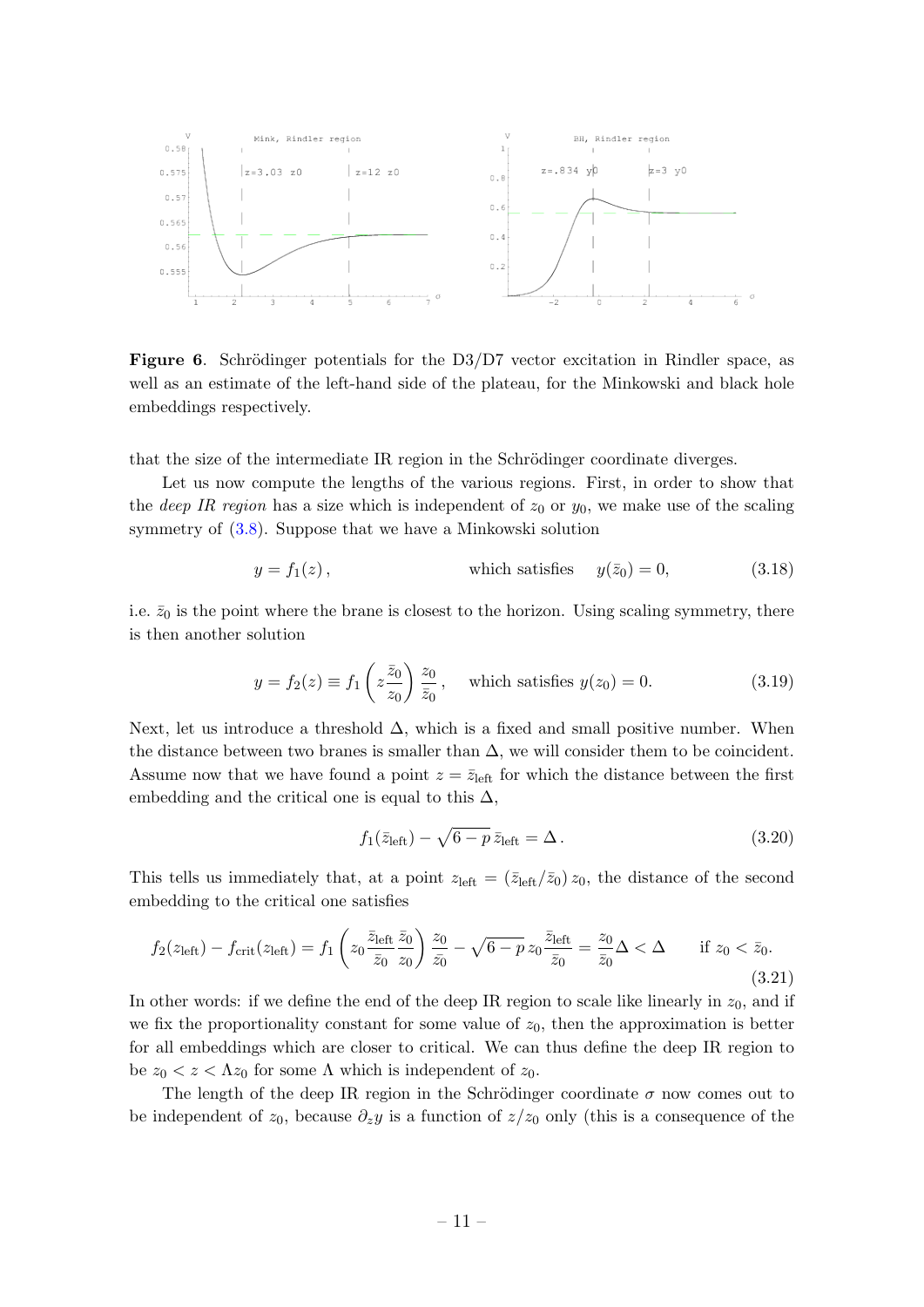scaling symmetry). Therefore, using the value of  $\Sigma$  in  $(3.15)$ , we find

$$
\Delta \sigma_{\text{deep IR}}^{\text{Mink}} = \int_{z_0}^{\Lambda z_0} \frac{\left(1 + Y^2(z/z_0)\right)^{1/2}}{z} dz = \int_1^{\Lambda} \frac{\left(1 + Y^2(q)\right)^{1/2}}{q} dq, \tag{3.22}
$$

where  $Y(z/z_0) \equiv \partial_z y$ . This expression is independent of  $z_0$ . The length of the "intermediate" IR" region,  $\Lambda z_0 < z < \epsilon R_{\text{Rindler}}$  for some  $\epsilon < 1$ , can be computed using the critical embedding.

We now concentrate on the D3/D7 case, for which the edges of the plateau are given by  $\Lambda \approx 3$  and  $\epsilon \approx 1/5$ . One finds

<span id="page-13-1"></span>
$$
\Delta \sigma_{\text{plateau}}^{\text{Mink}} \approx \int_{\Lambda z_0}^{\epsilon L} \frac{2}{z} dz = 2 \log \frac{\epsilon L}{\Lambda z_0} \approx -2 \log(r_0 - 1/\sqrt{2}) - 6.11. \tag{3.23}
$$

The numerical factors  $\epsilon$  and  $\Lambda$  are of course somewhat arbitrary, but the scaling with  $r_0$ is fixed by the critical embedding. This scaling is reproduced well by the numerical data, see figure [7a](#page-14-0) (the black dashed vertical lines in figure [2](#page-6-0) indicate the edges of the plateau). Finally, there is a UV region which is out of reach of the Rindler approximation. However, this UV region is similar to the one for zero-temperature embeddings, i.e. has finite size in the Schrödinger coordinate, independent of  $r_0$ .

A similar logic applies to the black hole embeddings. The agreement with the critical embedding (or equivalently, the start of the plateau) again occurs at around  $z \approx 3y_0$ , and the Rindler approximation breaks down at  $z \approx L/5$ . We then find that the plateau region scales as

<span id="page-13-2"></span>
$$
\Delta \sigma_{\text{plateau}}^{\text{BH}} \approx \int_{\Lambda y_0}^{\epsilon L} \frac{2}{z} dz = 2 \log \frac{\epsilon L}{\Lambda y_0} \approx -\log(1 - \chi_0) - 6.11 \,, \tag{3.24}
$$

Again, this scaling with  $\chi_0$  agrees well with the size of the plateau as measured from the numerical data, see figure [7b](#page-14-0) (the black dashed vertical lines in figure [3](#page-7-2) indicate the edges of the plateau). There is also again a UV region, which looks like the UV part of the potential at zero-temperature, which has finite size in the Schrödinger coordinate.

We thus see that in both cases, we can determine the size of the plateau as a function of the distance to the critical embedding. The plateau becomes of infinite length, and all other IR and UV features of the potentials get infinitely pushed away. They remain of finite size, however, and their contributions to the spectrum scale to zero in the critical limit (some caricature potentials in which this can be seen explicitly are discussed in appendix [A.2\)](#page-22-0). Therefore, we conclude that the mass spectrum can be approximated by using a square well potential on the Minkowski side, and a square step when one approaches from the black hole side (see figure [4\)](#page-10-2), where the plateau sizes scale as in  $(3.23)$  and  $(3.24)$ .

#### <span id="page-13-0"></span>3.4 Meson and quasi-normal modes

Having obtained simple potentials for the two types of brane embeddings, let us now look at the spectrum. For the Minkowski embedding, the masses are simply given by the solution of the Schrödinger equation in a box of height  $V_{\text{crit}}$ . This yields

$$
\sqrt{\tilde{\omega}_n^2 - V_{\text{crit}}} \approx \frac{n\pi}{\sigma_{\text{UV}} - \sigma_{\text{IR}}}, \qquad n \in \mathbb{N}.
$$
\n(3.25)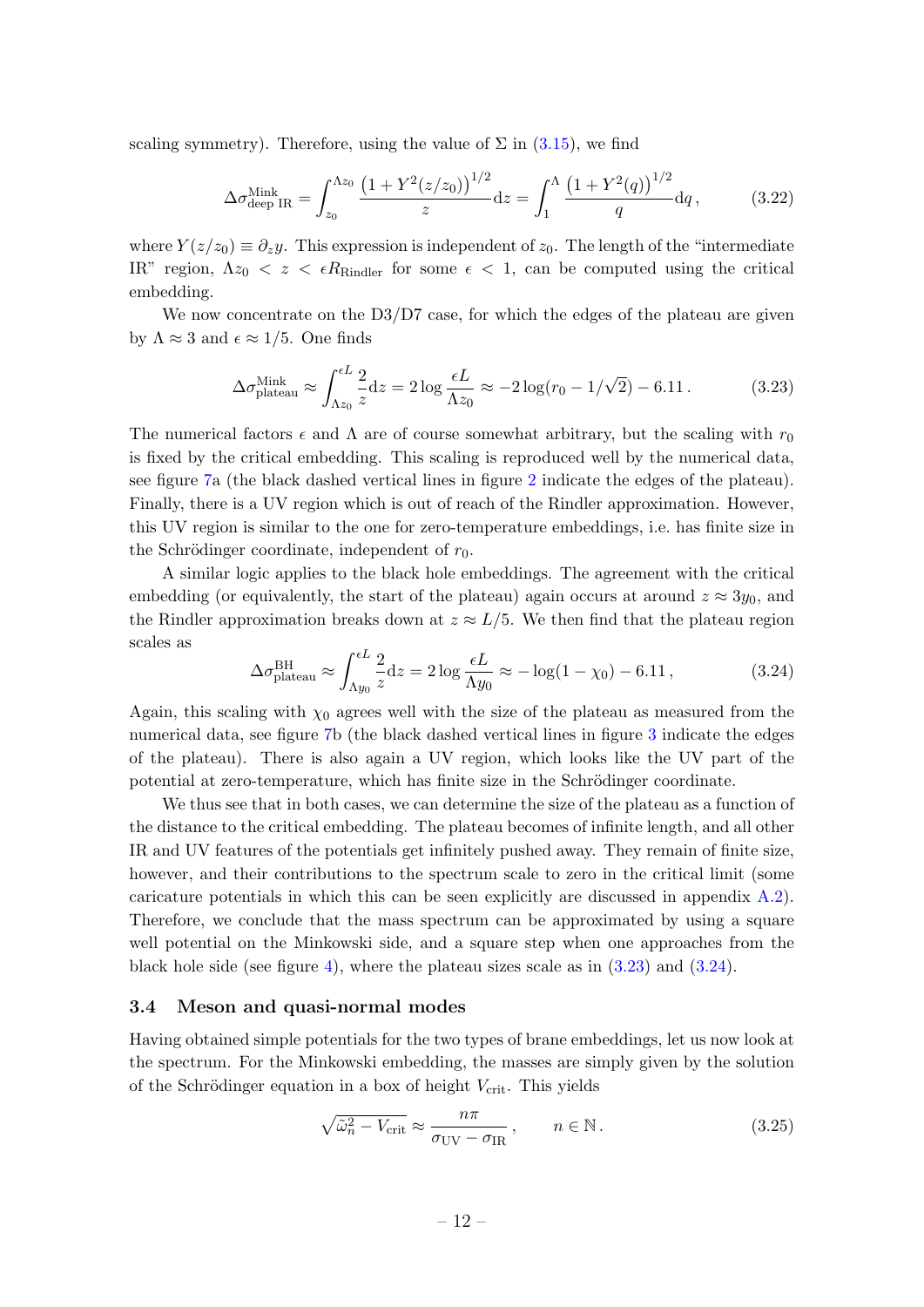

<span id="page-14-0"></span>Figure 7. Numerical values (for the D3/D7 system) for the width of the plateau in the Schrödinger  $\sigma$  coordinate, for the Minkowski and black hole embeddings, together with their analytic approximations  $(3.23)$  and  $(3.24)$ .

However, the box size  $\sigma_{UV} - \sigma_{IR}$  depends on  $z_0$ , and diverges in the critical limit. Thus, all meson masses tend to  $\sqrt{V_{\rm crit}}$ , as alluded to in the introduction. Verifying this numerically, on the other hand, is slightly subtle because the masses approach the limit only slowly.

For the black hole embedding, we need to consider a potential with two regions. In the first region, with range  $-\infty < \sigma < \sigma_{\text{step}}$ , the potential vanishes. The solution of the Schrödinger equation which has incoming boundary conditions at  $\sigma = -\infty$  is  $\tilde{\psi}_{(1)} = e^{-i\tilde{\omega}\sigma}$ . To simplify notation, we will set  $\sigma_{\text{UV}} = 0$ . In the second region, with range  $\sigma_{\text{step}} < \sigma < 0$ , the potential has the value given in [\(3.17\)](#page-10-0). The solution now reads  $\tilde{\psi}_{(2)} = A \sin(\sqrt{\tilde{\omega}^2 - V_{\text{crit}}} \sigma)$  where A is a constant to be determined and we have imposed  $\tilde{\psi}(\sigma=0)=0$  since there is an infinite wall. By matching the values of  $\tilde{\psi}$  and its derivative at  $\sigma = \sigma_{\text{step}}$ , we find a single equation for the values of the quasi-normal frequencies,

$$
i\tilde{\omega}\sin(\sqrt{\tilde{\omega}^2 - V_{\rm crit}}\,\sigma_{\rm step}) + \sqrt{\tilde{\omega}^2 - V_{\rm crit}}\cos(\sqrt{\tilde{\omega}^2 - V_{\rm crit}}\,\sigma_{\rm step}) = 0. \tag{3.26}
$$

Given  $V_{\text{crit}}$  and  $\sigma_{\text{step}}$ , one can find numerically the complex values of  $\tilde{\omega}$  that solve this equation. However, let us look at a particularly interesting limit,

$$
|\sigma_{\text{step}}|\sqrt{V_{\text{crit}}}\gg 1.\tag{3.27}
$$

Since in our problem  $V_{\text{crit}}$  is fixed to be the constant in  $(3.17)$ , this is satisfied for large (negative)  $\sigma_{\text{step}}$ . Remembering that  $|\sigma_{\text{step}}|$  grows unbounded when the flavour brane approaches the critical embedding  $(y_0 \to 0)$ , this is in fact the limit in which we are interested. But now we can obtain  $\tilde{\omega}$  as an expansion in  $(\sigma_{step}\sqrt{V_{crit}})^{-1}$ ,

<span id="page-14-1"></span>
$$
\tilde{\omega}_n = \sqrt{V_{\text{crit}}} \left( \pm 1 \pm \frac{n^2 \pi^2}{2\sigma_{\text{step}}^2 V_{\text{crit}}} + iF \frac{n^2 \pi^2}{\sigma_{\text{step}}^3 V_{\text{crit}}^{\frac{3}{2}}} + \mathcal{O}\left((\sigma_{\text{step}} \sqrt{V_{\text{crit}}})^{-4}\right) \right), \qquad n \in \mathbb{N}.
$$
\n(3.28)

Here  $F$  is the first coefficient in this expansion which depends on the finite-size details of the potential; for the step potential of figure [4](#page-10-2) we have  $F = 1$  (for details see appendix [A.2\)](#page-22-0).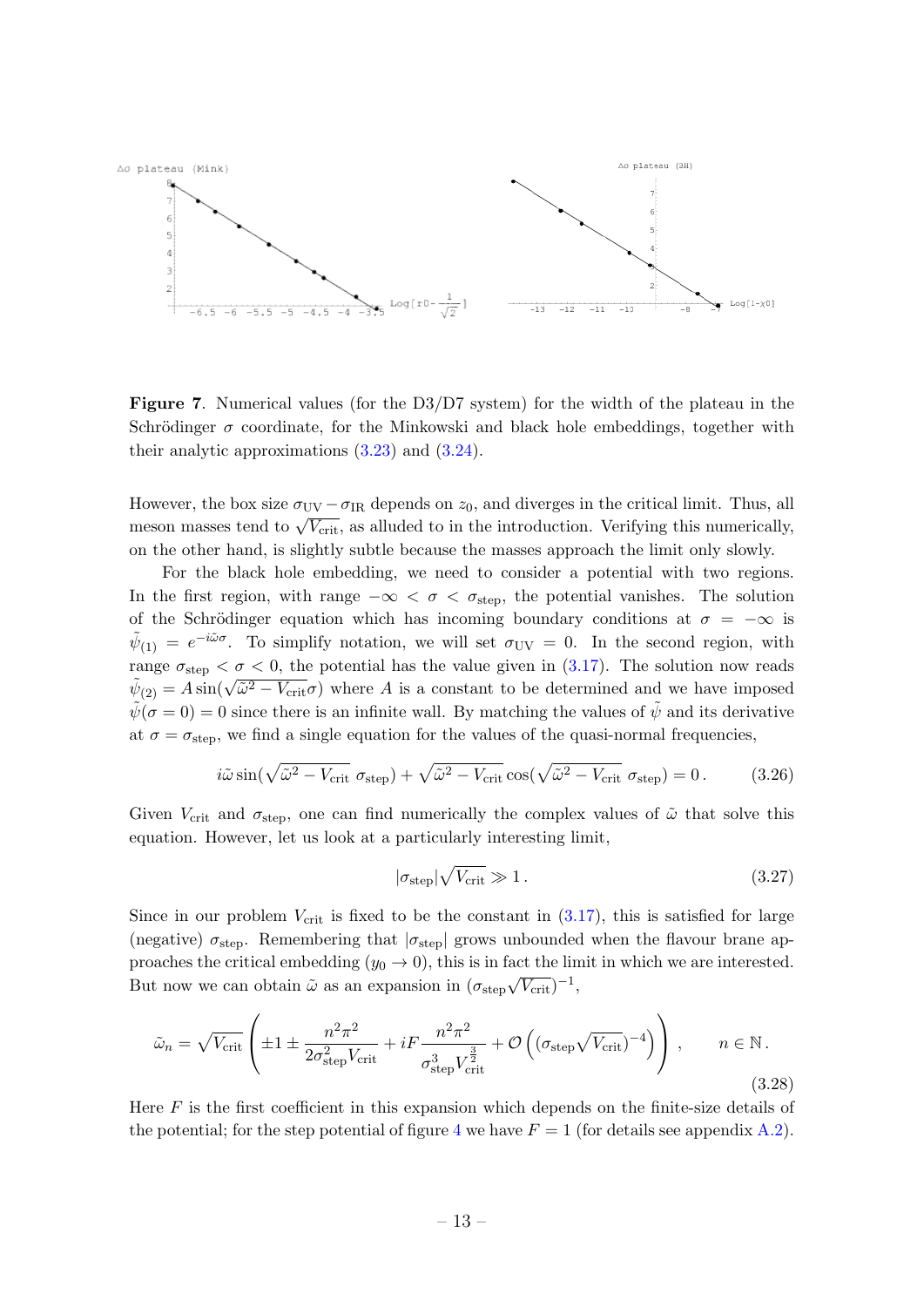

<span id="page-15-0"></span>Figure 8. Behaviour of the first quasi-normal mode of the D3/D7 system with a black hole embedding, as a function of the distance  $\chi_0$  to the critical embedding. The blue dotted line represents the analytic result obtained by using a step potential (where  $F = 0.84$  was used in [\(3.28\)](#page-14-1)). The values  $\chi_0 = 0.94$  and  $\chi_0 = 0.9621$  correspond to the points where the embedding becomes metastable and unstable, respectively.

This expression is rather appealing. The real part is the one obtained if one had an IR infinite wall at  $\sigma_{\text{step}}$ . That is, it corresponds to the meson masses of the Minkowski embedding if one identifies  $\sigma_{\text{step}}$  with  $\sigma_{IR}$  there. In fact, from figures [2](#page-6-0) and [3](#page-7-2) we see that these values are comparable if  $z_0$  and  $y_0$  are of the same order. On top of that, there is a small, negative imaginary part (remember  $\sigma_{\text{step}} < 0$ ).

The numerical analysis of the quasi-normal frequency spectrum away from the critical embedding, as presented in [\[4\]](#page-23-0) for a scalar excitation, requires some care if one wants to extend it to the regime of near-critical embeddings. In the coordinates used here, we found reliable numerical results for the first quasi-normal mode, which match smoothly onto our analytic results. The result for the D3/D7 system is shown in figure [8.](#page-15-0) Equation [\(3.28\)](#page-14-1) thus provides us with an endpoint for the vector analog of the spiralling trajectories of the quasi-normal modes shown in figure 4 of [\[4\]](#page-23-0).

Summarising the present section, we have seen that any finite number of meson masses in the D3/D7 system come down to a single value  $\sqrt{V_{\text{crit}}}$ . Similarly, any finite number of  $\frac{1}{2}$ quasi-normal modes come down to the same value as the critical embedding is approached from the black hole phase. Since the masses and quasi-normal modes are labelled by a single excitation number  $n$ , there is in principle an infinite number of ways to relate the states in these two spectra, and the connection between mesons and quasi-normal modes thus seems more subtle than previously suggested [\[5,](#page-23-1) [6\]](#page-23-2). Note that the degeneracy is not in contradiction with the Von Neumann  $\&$  Wigner theorem [\[14\]](#page-24-0). In our case, a finite change of the parameter (here given by  $T/m_q$ ) leads to an infinite change of the potential (the logarithmic growth which diverges at the critical embedding), while the Von Neumann & Wigner theorem requires the potential to change smoothly.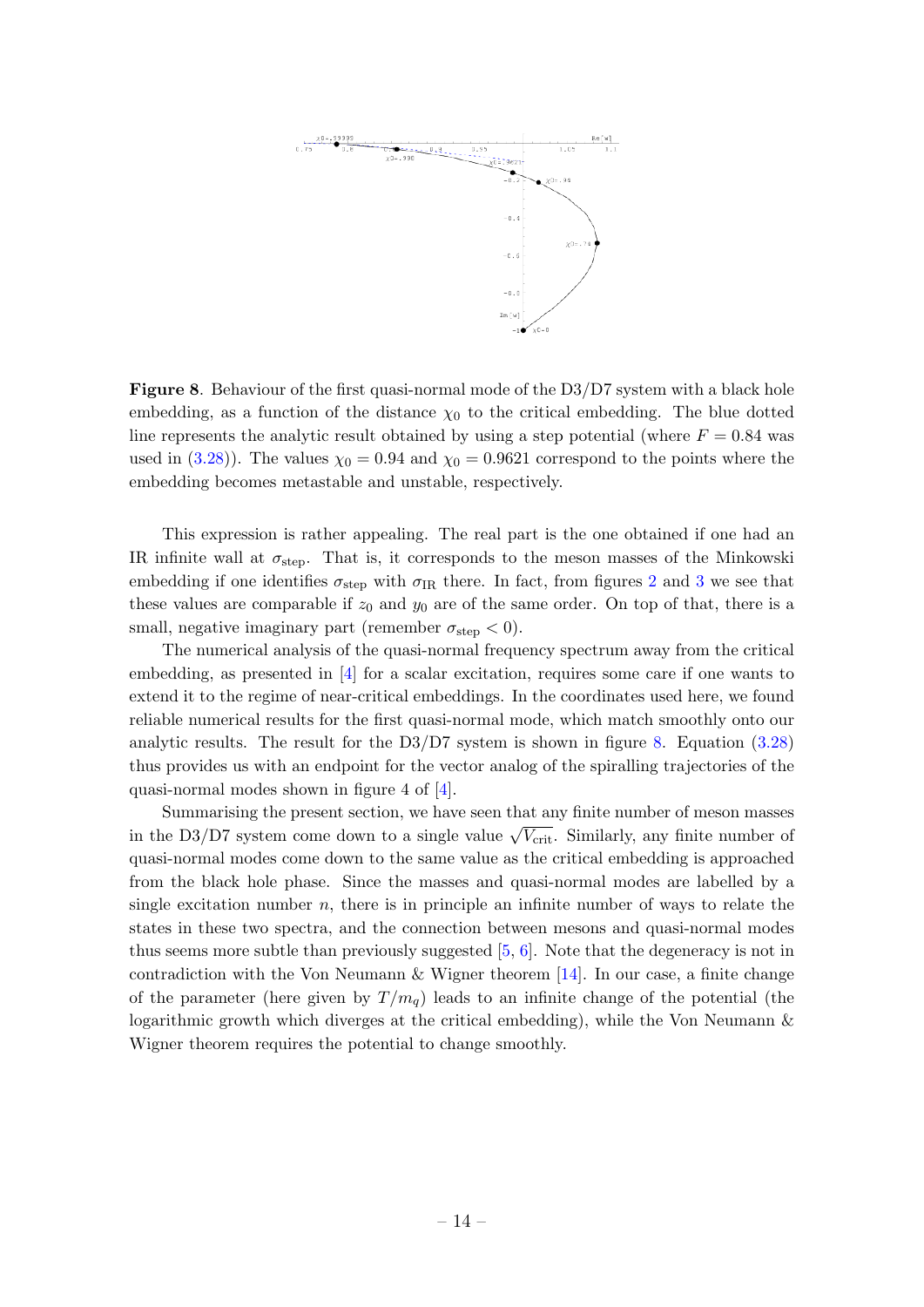## <span id="page-16-0"></span>4 The D4/D8 system

#### <span id="page-16-1"></span>4.1 Schrödinger potentials

The D4/D8 embeddings used in the Sakai-Sugimoto model are different from the cases analysed so far. Instead of being described by a curve in the  $r - \lambda$  plane, these embeddings are given by curve in the  $u-\tau$  subspace, i.e. these are more like the "equatorial embeddings" of the D3/D7 system. There is a family of Minkowski-type embeddings, labelled by the lowest point  $u_0$  of the D8 brane in the *u*-direction. The black hole embeddings are labelled by the distance in the  $\tau$  direction between the two halves of the D8 brane, but this distance is a modulus and the spectrum is independent of it.

In the intermediate-temperature phase, where chiral symmetry is broken, the vector meson fluctuation equation reads [\[11\]](#page-23-8) (we set  $u_T = L = 1$  from now on)

$$
\partial_u \left( u^{5/2} \gamma^{-1/2} f_4(u)^{1/2} \partial_u \psi_{(n)} \right) + u^{-1/2} \gamma^{1/2} f_4(u)^{-1/2} \tilde{m}_{(n)}^2 \psi_{(n)} = 0 \,. \tag{4.1}
$$

where

$$
\gamma = \frac{u^8}{u^8 f_4(u) - u_0^8 f_4(u_0)}.
$$
\n(4.2)

Following the by now familiar procedure we thus construct the Schrödinger radial variable  $\sigma$ through

$$
\sigma(u) = \pm \int_{u_0}^{u} \frac{u^4 du}{\sqrt{u^3 - 1}\sqrt{u^5(u^3 - 1) - u_0^5(u_0^3 - 1)}}.
$$
\n(4.3)

We have defined  $\sigma = 0$  as the tip of the brane  $(u = u_0)$  and the two signs correspond to the two branches of the brane worldvolume. For any  $u_0 > 1$ , it is clear that  $\sigma_{\text{max}} = \sigma(u = \infty)$ is finite, so  $\sigma$  lives in a finite range. However, as  $u_0 \to 1$ ,  $\sigma_{\text{max}}$  diverges. The rate of divergence can be computed by making a coordinate change  $\delta = (u/u_0)^3 - 1$ , which leads to

$$
\sigma_{\max}(\epsilon) = \frac{1}{3} \int_0^\infty \frac{(1+\delta)^{-\frac{1}{6}}}{\sqrt{\delta}\sqrt{\delta+\epsilon}} d\delta, \quad \text{where} \quad \epsilon = 1 - u_0^{-3}.
$$
 (4.4)

This integral can be evaluated by splitting it into two regions,  $0 < \delta < \sqrt{\epsilon}$  and  $\sqrt{\epsilon} < \delta < \infty$ . This leads to two integrals which can be evaluated analytically, up to corrections which vanish as  $\sqrt{\epsilon}$ . The result is

<span id="page-16-2"></span>
$$
\sigma_{\max}(\epsilon) = \frac{1}{6} \left( \sqrt{3}\pi + 8\log 2 + \log 3 - 2\log(u_0 - 1) \right) + \mathcal{O}(\sqrt{\epsilon}). \tag{4.5}
$$

The Schrödinger potential in the  $u$ -variable is:

$$
V = \frac{u^5(2u^6 + 2u^3 - 4) + u_0^5(u_0^3 - 1)(6u^3 - 9)}{4u^{10}}.
$$
\n(4.6)

Its limiting behaviour at the tip and far away from it is given by

$$
V(u = u_0) = \frac{8u_0^6 - 13u_0^3 + 5}{4u_0^5}, \qquad V(u \to \infty) = \infty.
$$
 (4.7)

The dependence of V on the  $\sigma$  variable can be computed numerically. The result for various values of  $u_0$  is plotted in figure [9.](#page-17-0) These plots suggest that it should be possible to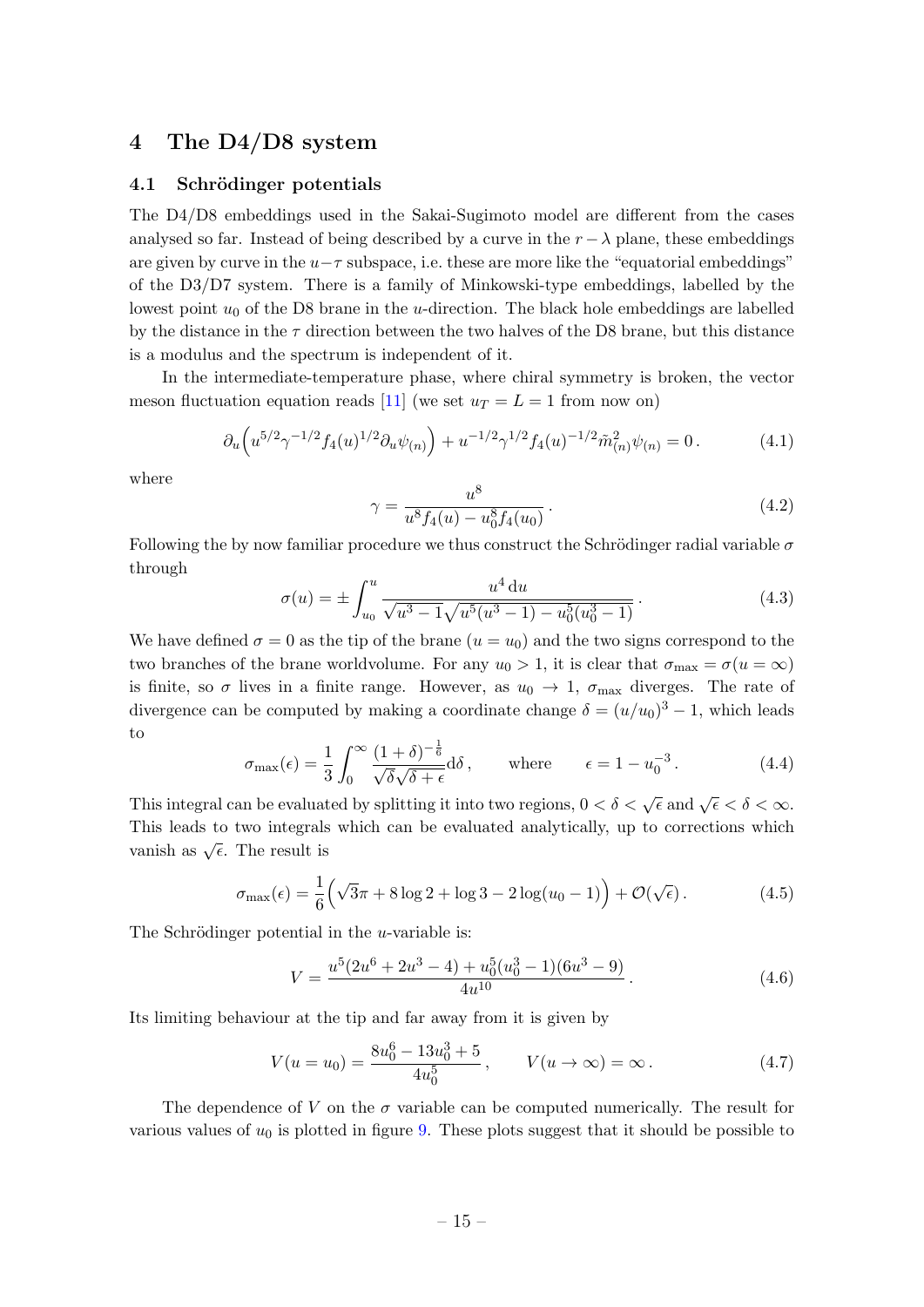

<span id="page-17-0"></span>**Figure 9.** The Schrödinger potential for the Sakai-Sugimoto system in the phase with broken chiral symmetry, for various decreasing values of the position  $u_0$  of the tip of the brane. The dashed red lines (outer box) denote the potential used for the computation of the lower bound, while the dotted black lines (inner box) denote the potential for the upper bound (with  $q = 2$ ).

find two square well potentials, which provide an upper resp. lower bound on the potential. The lower bound is obtained by using a width which is twice the expression [\(4.5\)](#page-16-2) (the red dashed outer box in figure [9\)](#page-17-0).

For the width of the upper bound potential, we pick a point  $\sigma_i$  on the  $\sigma$  axis for which we can show that the potential goes to zero in the limit  $u_0 \rightarrow 1$ , and which is such that  $\sigma_i \to \infty$  in this limit. A suitable point is defined by  $\delta = \epsilon^{1/q}$  for some positive q. This point satisfies

<span id="page-17-1"></span>
$$
\sigma_i = \frac{1}{3} \int_0^{\epsilon^{1/q}} \frac{1}{\sqrt{\delta}\sqrt{\delta + \epsilon}} d\delta = \frac{2}{3} \log 2 - \frac{q-1}{3q} \log \epsilon + \mathcal{O}(\epsilon^{\frac{q-1}{q}}). \tag{4.8}
$$

The potential  $V(\sigma_i)$  behaves as  $\mathcal{O}((u_0 - 1)^{1/q})$  and thus goes to zero. For sufficiently small  $u_0$  the potential is monotonic, and thus we conclude that  $V(\sigma < \sigma_i)$  goes to zero as well. Furthermore, we can take the formal limit  $q \to \infty$  in [\(4.8\)](#page-17-1). In this limit, the box size again diverges logarithmically as  $u_0 \to 1$ , with the same coefficient of the logarithm as in [\(4.5\)](#page-16-2). We will use a box with width twice that of [\(4.8\)](#page-17-1) for  $q \to \infty$  to obtain an upper bound to the potential (the black dashed inner box in figure [9\)](#page-17-0).

In the phase where chiral symmetry is restored, the vector meson fluctuations are governed by the equation

$$
-u^{1/2}(1-u^{-3})\partial_u(u^{5/2}(1-u^{-3})\partial_u\psi(u)) = \tilde{\omega}^2\psi(u).
$$
 (4.9)

A Schrödinger equation is obtained by using

$$
\Gamma = \frac{1}{u^{1/2}(1 - u^{-3})}, \qquad \Sigma = \frac{1}{u^{3/2}(1 - u^{-3})}, \qquad \Xi = u^{1/2}, \qquad \tilde{\psi} = \Xi \psi. \tag{4.10}
$$

The Schrödinger coordinate, obtained using  $d\sigma/du = \Sigma$ , is a complicated function of u which does not admit a simple inverse. We therefore restrict to a numerical plot of the potential in figure  $10$ . In the u coordinate it is given by

<span id="page-17-2"></span>
$$
V = \frac{u^6 + u^3 - 2}{2u^5}.
$$
\n(4.11)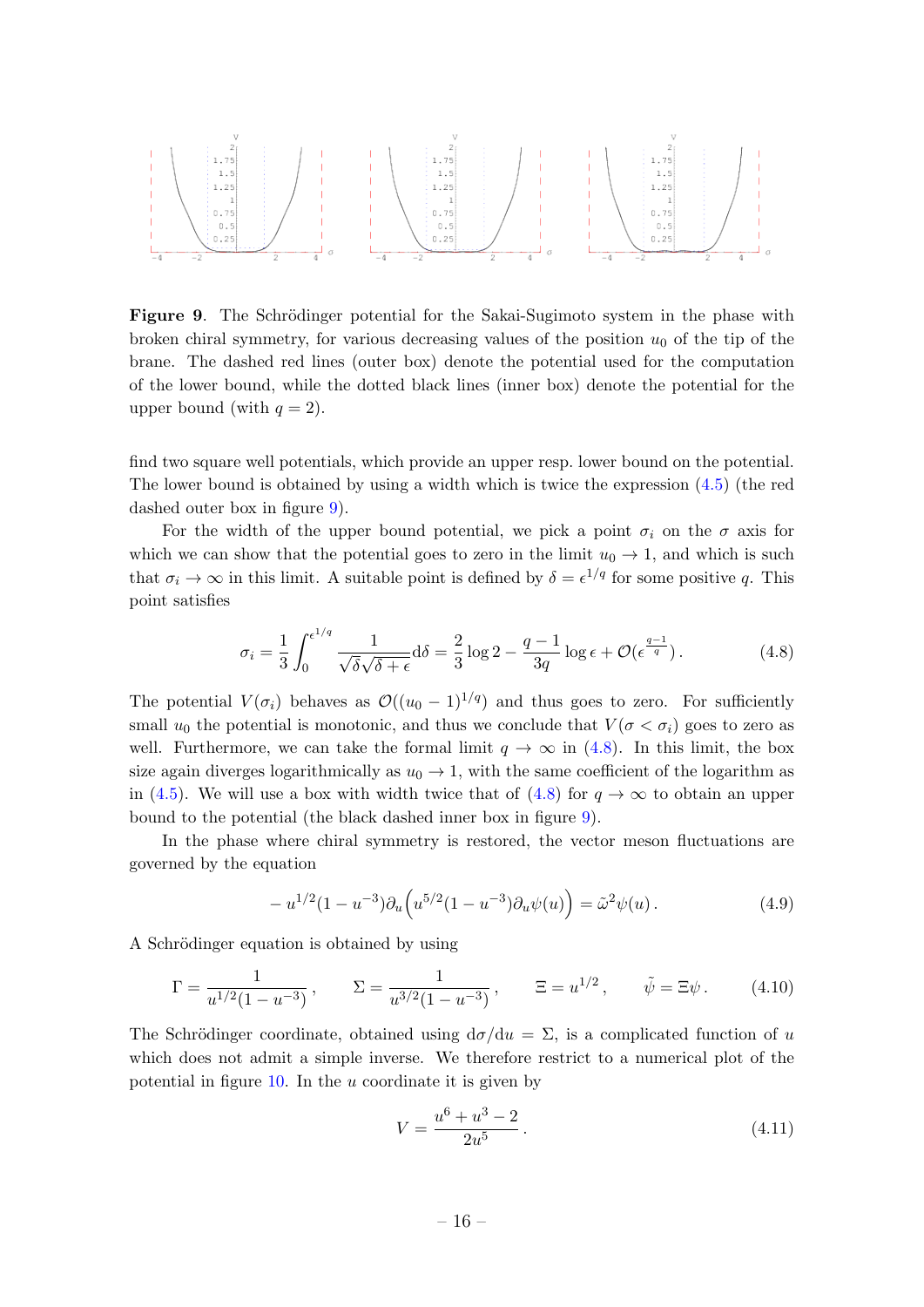

<span id="page-18-1"></span>**Figure 10.** The Schrödinger potential for the Sakai-Sugimoto system in the phase where chiral symmetry is restored. The  $\sigma$  coordinate spans the half-line  $-\infty < \sigma < 0$ .

This potential is quite featureless and we will hence resort to a numerical determination of the quasi-normal mode spectrum for the D4/D8 case (this potential is similar to the one for the equatorial D3/D7 embedding).

#### <span id="page-18-0"></span>4.2 Mesons and quasi-normal modes

Using the square well potentials which we have shown in the previous section to be upper resp. lower bounds for the full Sakai-Sugimoto potential, it is easy to compute the mass spectrum in the  $u_0 \rightarrow 1$  limit. From the box with a width given by twice [\(4.5\)](#page-16-2) we find

<span id="page-18-4"></span>
$$
\tilde{m}_{(n)}(u_0) \gtrsim \frac{n\pi}{2\left(\frac{\sqrt{3}\pi}{6} + \frac{4}{3}\log 2 + \frac{1}{6}\log 3 - \frac{1}{3}\log(u_0 - 1)\right)}, \qquad n \in \mathbb{N},
$$
\n(4.12)

whereas the box with width given by twice  $(4.8)$  we get

<span id="page-18-3"></span>
$$
\tilde{m}_{(n)}(u_0) \lesssim \frac{n\pi}{2\left(\frac{2}{3}\log 2 - \frac{1}{3}\log 3 - \frac{1}{3}\log(u_0 - 1)\right)}, \qquad n \in \mathbb{N}.
$$
 (4.13)

To re-instate the  $L$  and  $u_T$  dependence, note that

<span id="page-18-2"></span>
$$
\tilde{m} = \frac{L^{3/2}}{u_T^{1/2}} m = \frac{3m}{4\pi T} \,. \tag{4.14}
$$

These expressions both go to zero as  $u_0 \rightarrow 1$ ; see figure [11](#page-19-1) for a comparison with the numerically determined spectrum.

Because the potential in the high-temperature phase [\(4.11\)](#page-17-2) does not take a simple form, we again have to resort to numerics in order to find the quasi-normal mode spectrum. The first six vector meson masses are given in figure  $(12)$  (each of these is twofold degenerate because of chiral symmetry). A fit to a linear function yields

$$
\tilde{\omega}_n = \pm (0.31 + 1.305n) - (0.145 + 0.752n)i, \qquad (4.15)
$$

(where  $\tilde{\omega}$  is related to  $\omega$  by a relation similar to [\(4.14\)](#page-18-2)). The numbers agree with the analysis presented in [\[22\]](#page-24-8).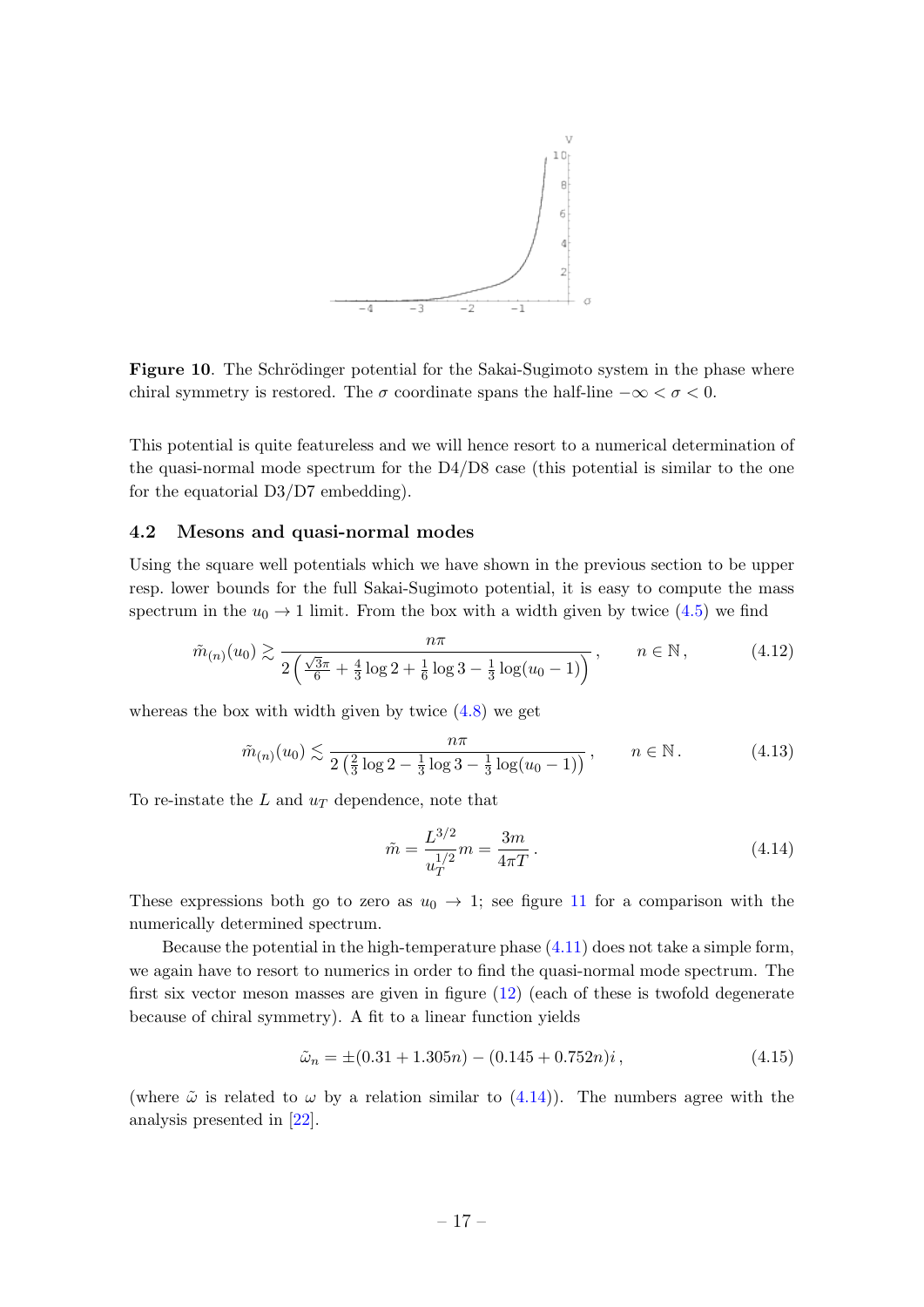

Figure 11. The first vector (left) and axial vector (right) meson masses computed numerically, versus the analytic upper and lower bounds computed [\(4.13\)](#page-18-3) and [\(4.12\)](#page-18-4).

<span id="page-19-1"></span>

<span id="page-19-2"></span>Figure 12. The spectrum of the first twelve quasi-normal vector modes of the chirally symmetric phase of the Sakai-Sugimoto model (each mode is twofold degenerate because of chiral symmetry).

Comparing the real parts of the quasi-normal modes with the meson masses in the intermediate-temperature regime, we see that there is no room to connect the two in a smooth way. The masses of any finite number of mesons come down to zero as the critical, overheated embedding is approached. In contrast to this, the quasi-normal modes take values which are equally spaced in the complex plane, with a lower bound on the real part which is non-zero. An identification along the lines of  $[5, 6]$  $[5, 6]$  thus does not seem possible for the Sakai-Sugimoto model.

## <span id="page-19-0"></span>5 Conclusions and discussion

We have analysed the form of the Schrödinger potential for vector meson fluctuations in various holographic duals to gauge theories with matter. These potentials exhibit some generic structure which we expect to see for more general classes of models. In the Rindler region, a Minkowski embedding will lead to a box-shaped potential, while a black hole embedding will lead to a step. When no Rindler approximation can be made, which is the case for the equatorial embeddings, more of the background can be seen, and the potential is typically more complicated.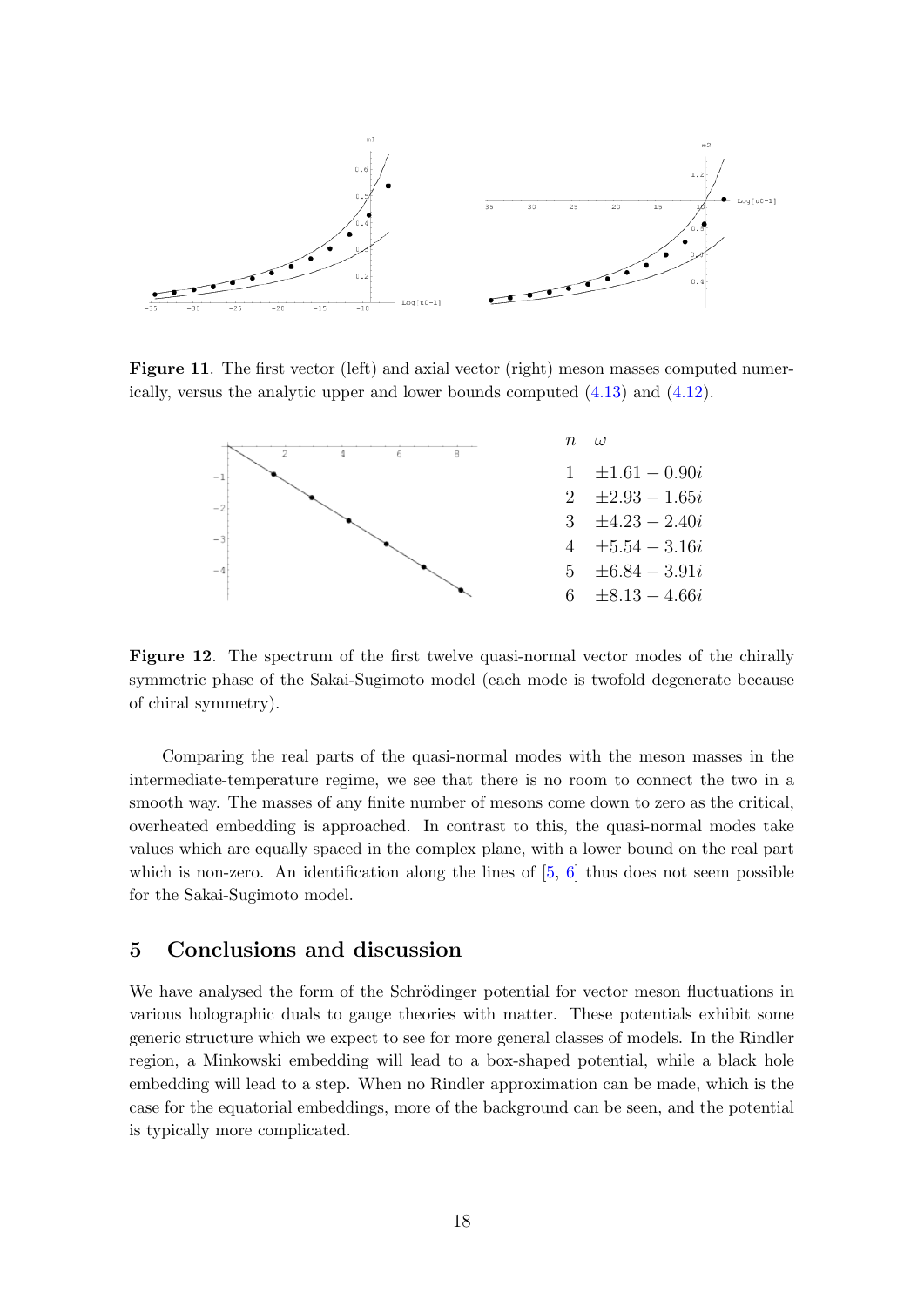In the non-equatorial type transition of the D3/D7 system, we have shown how any finite number of meson masses come down to a fixed value. Similarly, when the embedding is approached from the black hole side, any finite number of quasi-normal modes approaches this same value. Lacking any quantum numbers to distinguish them, the connection be-tween these spectra is thus more subtle than previously suggested.<sup>[10](#page-20-2)</sup>

For the D4/D8 embeddings ("equatorial"), we have shown that all meson masses come down to zero. This is consistent with the fact that there is a proper chiral symmetry restoration after the transition, in sharp contrast to the D3/D7 system. The quasi-normal mode spectrum, on the other hand, is equally-spaced with a non-zero lowest frequency mode. This result does not support the idea that quasi-normal modes are continuously connected to meson modes. It is conceivable that, if one would introduce a bare quark mass into the Sakai-Sugimoto model (along the lines of  $[23-25]$  $[23-25]$ ), its behaviour would be more similar to the  $D3/D7$  case. It would also be interesting to verify if the qualitative results we have obtained for the D4/D8 model are realised in its non-critical version [\[26\]](#page-24-11), whose thermal phase structure was analysed in [\[27\]](#page-24-12).

We have not yet touched the issue of chemical potentials. In the presence of a baryon chemical potential, the spectral function exhibits, for large enough  $m_q/T$ , sharp peaks close to the critical embedding [\[6\]](#page-23-2). Moreover, these peaks converge on the meson masses for the Minkowski embeddings. However, while the embeddings for large chemical potential are very close to the Minkowski embeddings (and hence the agreement in the spectrum), they are not related to each other by a small deformation in the gauge theory parameter space. The situation is reminiscent of a strong/weak duality in chemical potential. It would be interesting to understand this behaviour for isospin potentials as well [\[28\]](#page-24-13).

## Acknowledgements

We thank Ofer Aharony for extensive comments on the draft, and Johanna Erdmenger, Nick Evans and Andrei Starinets for discussions. The work of AP & KP was supported by VIDI grant 016.069.313 from the Dutch Organisation for Scientific Research (NWO). The work of AP is also partially supported by EU-RTN network MRTN-CT-2004-005104 and INTAS contract 03-51-6346.

## <span id="page-20-0"></span>A Appendix

#### <span id="page-20-1"></span>A.1 Coordinate frames

We collect here a number of technical details related to the coordinate choices made in the main text. We will rewrite the metric  $(2.1)$  in two different ways, as depicted in figure [1.](#page-5-0) One coordinate frame is better adapted for computations with Minkowski embeddings, while the other one is more suitable for black hole embeddings.

<span id="page-20-2"></span> $10\text{In}$  [\[5\]](#page-23-1) it was observed that peaks appear in the spectral function, which is consistent with our results. However, our calculations show that these peaks all converge on  $\tilde{\omega} = 0.75$ . The spectra are symmetric only for the artificial choice of fixed  $z_0/y_0$ .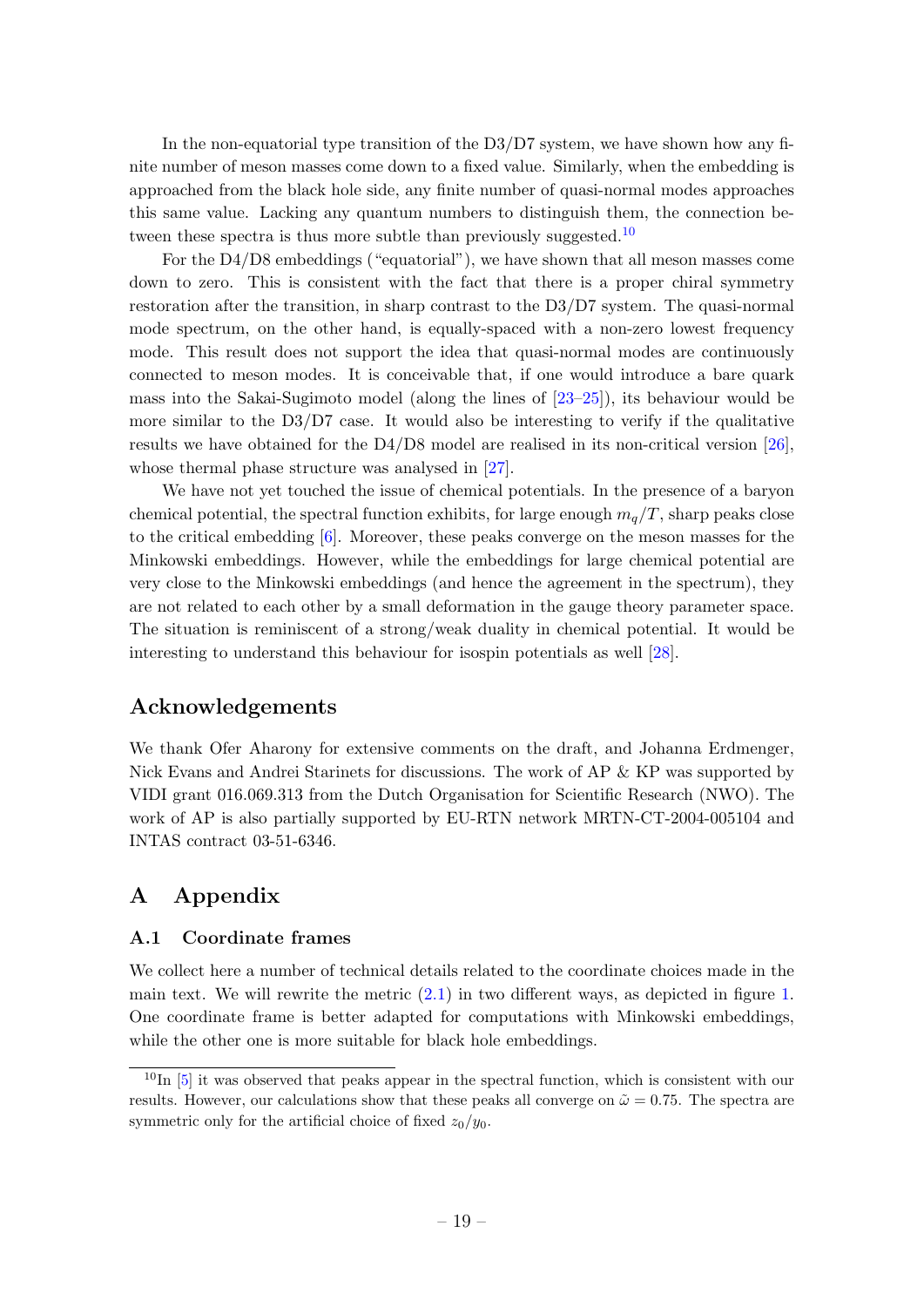The first step is to define coordinates such that the second part of the metric [\(2.1\)](#page-4-1) becomes conformally flat. This is achieved with

$$
u = u_T \left( \tilde{\rho}^{\frac{7-p}{2}} + \frac{1}{4\tilde{\rho}^{\frac{7-p}{2}}} \right)^{\frac{2}{7-p}}, \quad K_p(\tilde{\rho}) = \frac{u^{\frac{p-3}{2}}}{\tilde{\rho}^2} \ . \tag{A.1}
$$

The metric  $(2.1)$  becomes

$$
ds^2 = \left(\frac{u}{L}\right)^{\frac{7-p}{2}} \left(-f_p dt^2 + \delta_{ij} dx^i dx^j\right) + L^{\frac{7-p}{2}} K_p(\tilde{\rho}) \left(d\tilde{\rho}^2 + \tilde{\rho}^2 d\Omega_{8-p}^2\right) \,. \tag{A.2}
$$

We can reexpress the flat factor inside the last bracket by defining  $\tilde{\rho}^2 = r^2 + \lambda^2$ , and we get

$$
ds^{2} = \left(\frac{u}{L}\right)^{\frac{7-p}{2}} \left(-f_{p}dt^{2} + \delta_{ij}dx^{i}dx^{j}\right) + L^{\frac{7-p}{2}}K_{p}\left(d\lambda^{2} + \lambda^{2}d\Omega_{6-p}^{2} + dr^{2} + r^{2}d\phi^{2}\right).
$$
 (A.3)

This is the  $r-\lambda$  system depicted in figure [1,](#page-5-0) and for  $p=4$ , it corresponds to the coordinate system defined in [\[2\]](#page-23-4). We have found this frame convenient to numerically analyse the Minkowski embeddings which reach  $\lambda = 0$  at some  $r = r_0$ , which parametrises the oneparameter family of embeddings (Schrödinger potentials for various values of  $r_0$  in the D3/D7 case are plotted in figure [2\)](#page-6-0). The critical embedding corresponds to  $r_0 = 2^{\frac{2}{p-7}}$ .

We now define a  $\rho - \chi$  coordinate system (as shown in figure [1\)](#page-5-0) following [\[18\]](#page-24-4). We first rescale the  $\rho$  coordinate defined above as:

$$
\rho = 2^{\frac{2}{7-p}} \tilde{\rho},\tag{A.4}
$$

such that the horizon is at  $\rho = 1$  and write the metric of the sphere as  $d\Omega_{8-p} = d\theta^2 + d\theta^2$  $\sin^2 \theta \, d\Omega_{6-p} + \cos^2 \theta \, d\phi^2$ . If we now define  $\chi = \cos \theta$ , we get

$$
ds^{2} = \left(\frac{u}{L}\right)^{\frac{7-p}{2}} \left(-f_{p}dt^{2} + \delta_{ij}dx^{i}dx^{j}\right) + L^{\frac{7-p}{2}}u^{\frac{p-3}{2}}\left(\frac{d\rho^{2}}{\rho^{2}} + \frac{d\chi^{2}}{1-\chi^{2}} + (1-\chi^{2})d\Omega_{6-p}^{2} + \chi^{2}d\phi^{2}\right) , \quad (A.5)
$$

where u should be understood to be a function of  $\rho$ . This coordinate system is convenient to study the black hole embeddings, parametrised by  $\chi_0 \equiv \chi|_{\rho=1}$  (with  $\chi_0 = 1$  being the critical embedding). Some Schrödinger potentials for various values of  $\chi_0$  in the D3/D7 case are shown in figure [3.](#page-7-2) In this set of coordinates, Minkowski embeddings are parametrised by  $\rho_0 \equiv \rho|_{\chi=1}$ . For embeddings near the critical one, there are simple relations between these parameters and  $y_0, z_0$  as defined in section [3.2.](#page-8-0) For the D3/D7 case  $(p = n = 3)$ , they read:

$$
y_0 = \sqrt{2}\sqrt{1 - \chi_0} L (1 + \mathcal{O}(1 - \chi_0)) \qquad z_0 = L (\rho_0 - 1) (1 + \mathcal{O}(\rho_0 - 1)) \qquad (A.6)
$$

These relations, together with  $\rho_0 =$  $2r_0$ , were used to obtain the last equality in equations  $(3.23)$  and  $(3.24)$ .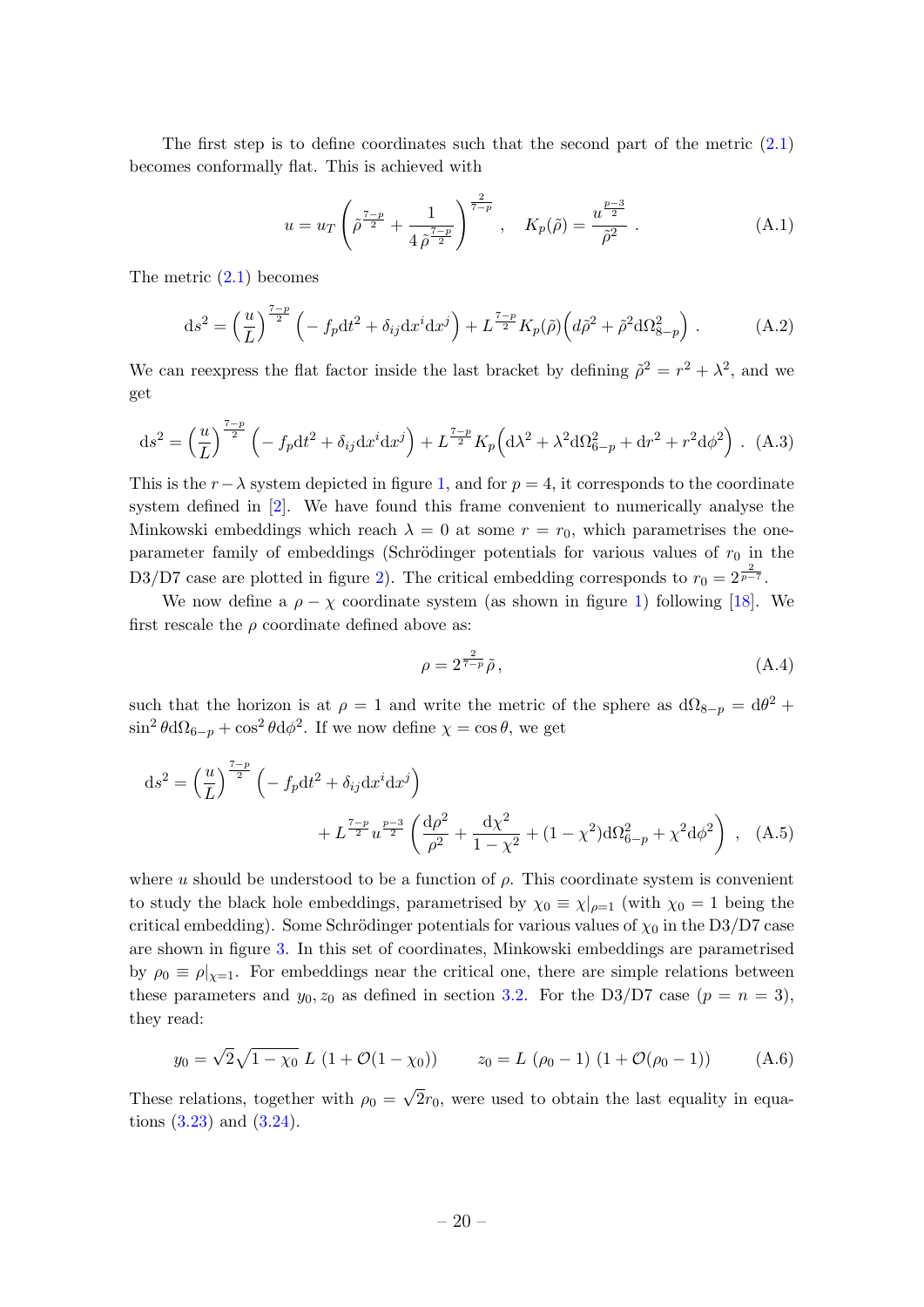#### <span id="page-22-0"></span>A.2 Quasinormal frequencies in toy potentials

We have argued in the main text that for the D3/D7 and D4/D6 cases near the critical embedding, the Schrödinger potential presents a plateau of diverging width in the  $\sigma$ -coordinate. At its edges, there are some IR and UV features which remain of finite size. Since the plateau is infinitely big as compared to these finite size details, one expects that these details only affect the quasinormal frequencies (or meson masses) in a subleading way. In this appendix, we will explicitly check this for two toy Schrödinger potentials that approximate the near critical Schrödinger potential for  $D3/D7$  black hole embeddings.

By looking at the plots in figure [3,](#page-7-2) one sees that there is a bump before the plateau and a dip after the plateau, before the infinite wall. We stress that the size of the bump and dip remain constant as the plateau grows unbounded when the embedding approaches the critical one. Let us, accordingly, consider the following approximation for the Schrödinger potential which we insert in  $(2.9)$ :

$$
V = 0 \tfor \t\sigma < \sigma_{step} + x_1,
$$
  
\n
$$
V = V_{\text{crit}} + h_1 \tfor \t\sigma_{step} + x_1 < \sigma < \sigma_{step},
$$
  
\n
$$
V = V_{\text{crit}} \tfor \t\sigma_{step} < \sigma < x_2,
$$
  
\n
$$
V = V_{\text{crit}} - h_2 \tfor \t\tau_2 < \sigma < 0,
$$
\n
$$
(A.7)
$$

and an infinite wall at  $\sigma = 0$ . We want to consider  $V_{\text{crit}}$ ,  $h_1, h_2 > 0$  and  $\sigma_{\text{step}}$ ,  $x_1, x_2 < 0$ , in a limit  $\sigma_{\text{step}} \rightarrow -\infty$  with  $V_{\text{crit}}$ ,  $h_1$ ,  $h_2$ ,  $x_1$ ,  $x_2$  fixed. We can obtain a solution of the Schrödinger problem with IR incoming boundary conditions  $(\tilde{\psi} = e^{-i\omega \sigma}$  in region 1) as a series in  $\frac{1}{\sigma_{\text{step}}\sqrt{V_{\text{crit}}}}$ . The solution is the same as in the simple step potential, see [\(3.28\)](#page-14-1), with  $F$  depending on the various parameters,

$$
F = -i \left( \sqrt{h_1 h_2 V_{\text{crit}}} \cosh(\sqrt{h_1 x_1}) - i h_1 \sqrt{h_2} \sinh(\sqrt{h_1 x_1}) \right)^{-1}
$$
  
 
$$
\times \left( \cosh(\sqrt{h_1 x_1}) \left[ \sqrt{h_1 h_2 V_{\text{crit}}} x_2 + i \sqrt{h_1 h_2 V_{\text{crit}}} - \sqrt{h_1 V_{\text{crit}}} \tan(\sqrt{h_2} x_2) \right] + \sinh(\sqrt{h_1 x_1}) \left[ -i h_1 \sqrt{h_2 V_{\text{crit}}} x_2 - \sqrt{h_2 V_{\text{crit}}} + i h_1 \sqrt{V_{\text{crit}}} \tan(\sqrt{h_2} x_2) \right] \right). \tag{A.8}
$$

If we insert  $h_1 = h_2 = .1$ ,  $x_1 = x_2 = -2$ , which is approximately appropriate for the potentials we are dealing with, and also use  $V_{\text{crit}} = 9/16$ , we get:  $F \approx .65 - 1.72i$ .

One may also worry if the exponential tail of the Schrödinger potentials, which is proportional to  $e^{2\sigma}$  as  $\sigma \to -\infty$  could affect the computation. Let us address this point by considering another toy potential slightly more complicated than the one in figure [4:](#page-10-2)

$$
V = V_{\text{crit}} e^{2\sigma - 2\sigma_{\text{step}}} \qquad \text{for } \sigma < \sigma_{\text{step}},
$$
  
\n
$$
V = V_{\text{crit}} \qquad \text{for } \sigma_{\text{step}} < \sigma < 0,
$$
\n(A.9)

Again, one can make an expansion for the  $\sigma_{step} \rightarrow -\infty$  limit and the solution for the quasinormal frequencies is again  $(3.28)$  where F now can be written in terms of the modified Bessel function: √

$$
F = \frac{-2i \ I_{-i\sqrt{V_{\text{crit}}}}(\sqrt{V_{\text{crit}}})}{I_{-1-i\sqrt{V_{\text{crit}}}}(\sqrt{V_{\text{crit}}}) + I_{1-i\sqrt{V_{\text{crit}}}}(\sqrt{V_{\text{crit}}})}
$$
(A.10)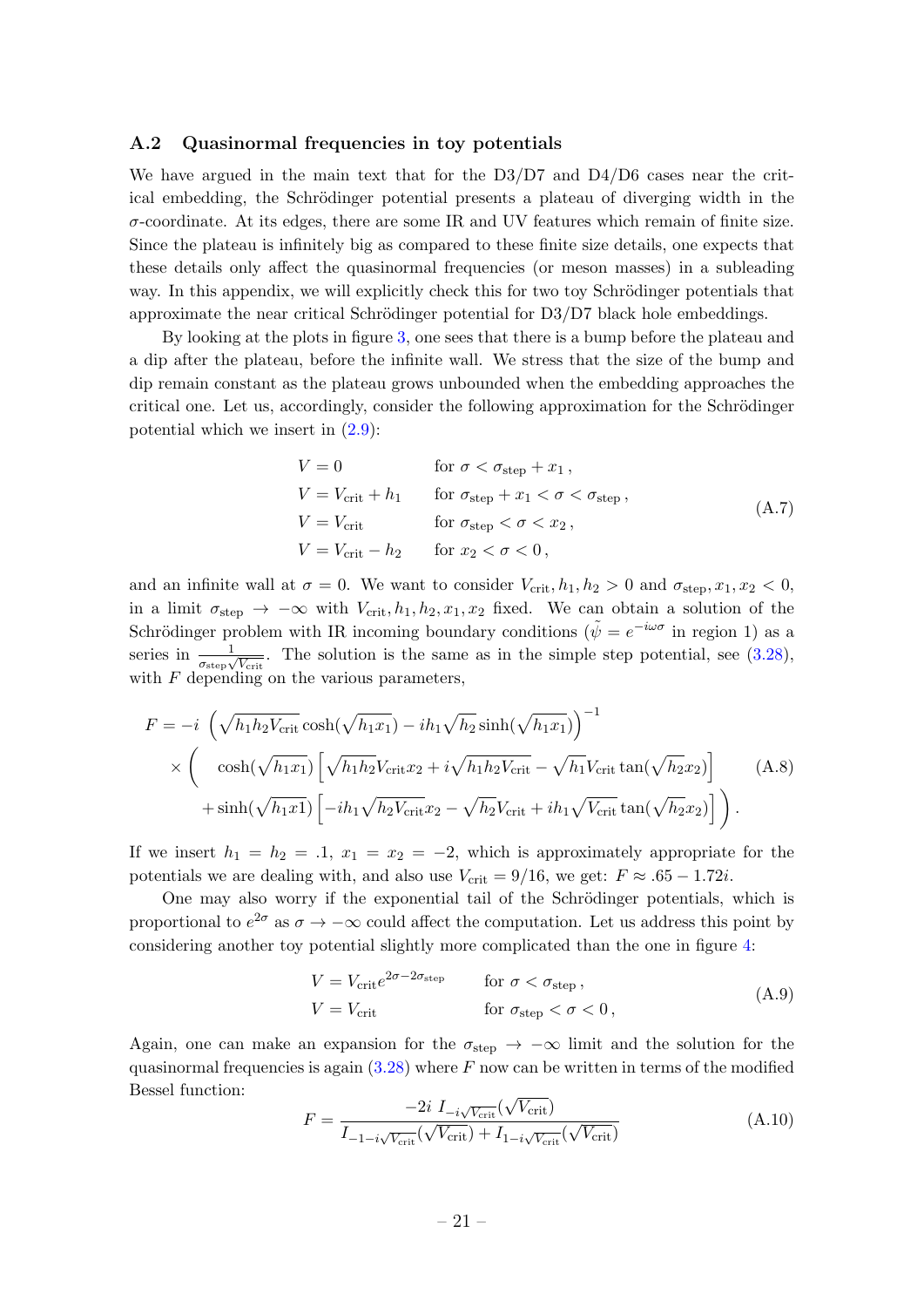If we insert  $V_{\text{crit}} = 9/16$ , we find  $F \approx 1.1 - .32i$ .

These two examples explicitly show how in the  $\sigma_{\text{step}} \rightarrow -\infty$  limit, the details of the potential only appear in  $\tilde{\omega}_{(n)}$  at order  $(\sigma_{\text{step}}\sqrt{V_{\text{crit}}})^{-3}$  (which is however the leading imaginary part for the quasinormal frequencies). In summary, this shows that finite details do not change the discussion based on the infinite plateau.

## References

- <span id="page-23-3"></span>[1] J. Babington, J. Erdmenger, N. J. Evans, Z. Guralnik, and I. Kirsch, "Chiral symmetry breaking and pions in non-supersymmetric gauge/gravity duals", *Phys.* Rev. D69 (2004) 066007, [hep-th/0306018](http://arxiv.org/abs/hep-th/0306018).
- <span id="page-23-4"></span>[2] M. Kruczenski, D. Mateos, R. C. Myers, and D. J. Winters, "Towards a holographic dual of large- $N_c$  QCD", JHEP 05 (2004) 041, [hep-th/0311270](http://arxiv.org/abs/hep-th/0311270).
- <span id="page-23-5"></span>[3] O. Aharony, J. Sonnenschein, and S. Yankielowicz, "A holographic model of deconfinement and chiral symmetry restoration", Ann. Phys. 322 (2007) 1420–1443, [hep-th/0604161](http://arxiv.org/abs/hep-th/0604161).
- <span id="page-23-0"></span>[4] C. Hoyos-Badajoz, K. Landsteiner, and S. Montero, "Holographic meson melting", JHEP 04 (2007) 031, [hep-th/0612169](http://arxiv.org/abs/hep-th/0612169).
- <span id="page-23-1"></span>[5] R. C. Myers, A. O. Starinets, and R. M. Thomson, "Holographic spectral functions and diffusion constants for fundamental matter", JHEP 11 (2007) 091, [arXiv:0706.0162](http://arxiv.org/abs/0706.0162).
- <span id="page-23-2"></span>[6] J. Erdmenger, M. Kaminski, and F. Rust, "Holographic vector mesons from spectral functions at finite baryon or isospin density", [arXiv:0710.0334](http://arxiv.org/abs/0710.0334).
- <span id="page-23-11"></span>[7] K. Peeters, J. Sonnenschein, and M. Zamaklar, "Holographic decays of large-spin mesons", *JHEP* 02 (2006) 009, [hep-th/0511044](http://arxiv.org/abs/hep-th/0511044).
- <span id="page-23-6"></span>[8] QCD-TARO Collaboration, P. de Forcrand et al., "Meson correlators in finite temperature lattice QCD", Phys. Rev. D63 (2001) 054501, [hep-lat/0008005](http://arxiv.org/abs/hep-lat/0008005).
- [9] M. B. Oktay, M. J. Peardon, J. I. Skullerud, G. Aarts, and C. R. Allton, "Charmonium properties in the quark-gluon plasma",  $PoS$  LAT2007 (2007) 227, [arXiv:0710.2795](http://arxiv.org/abs/0710.2795).
- <span id="page-23-7"></span>[10] G. Aarts, C. Allton, M. B. Oktay, M. Peardon, and J.-I. Skullerud, "Charmonium at high temperature in two-flavor QCD", Phys. Rev. D76 (2007) 094513, [arXiv:0705.2198](http://arxiv.org/abs/0705.2198).
- <span id="page-23-8"></span>[11] K. Peeters, J. Sonnenschein, and M. Zamaklar, "Holographic melting and related properties of mesons in a quark gluon plasma", Phys. Rev. D74 (2006) 106008, [hep-th/0606195](http://arxiv.org/abs/hep-th/0606195).
- <span id="page-23-9"></span>[12] F. Karsch, "Lattice QCD at finite temperature and density", Nucl. Phys. Proc. Suppl. 83 (2000) 14–23, [hep-lat/9909006](http://arxiv.org/abs/hep-lat/9909006).
- <span id="page-23-10"></span>[13] S. A. Gottlieb et al., "Thermodynamics of lattice QCD with two light quark flavours on a  $16^3 \times 8$  lattice. II", *Phys. Rev.* **D55** (1997) 6852–6860, [hep-lat/9612020](http://arxiv.org/abs/hep-lat/9612020).